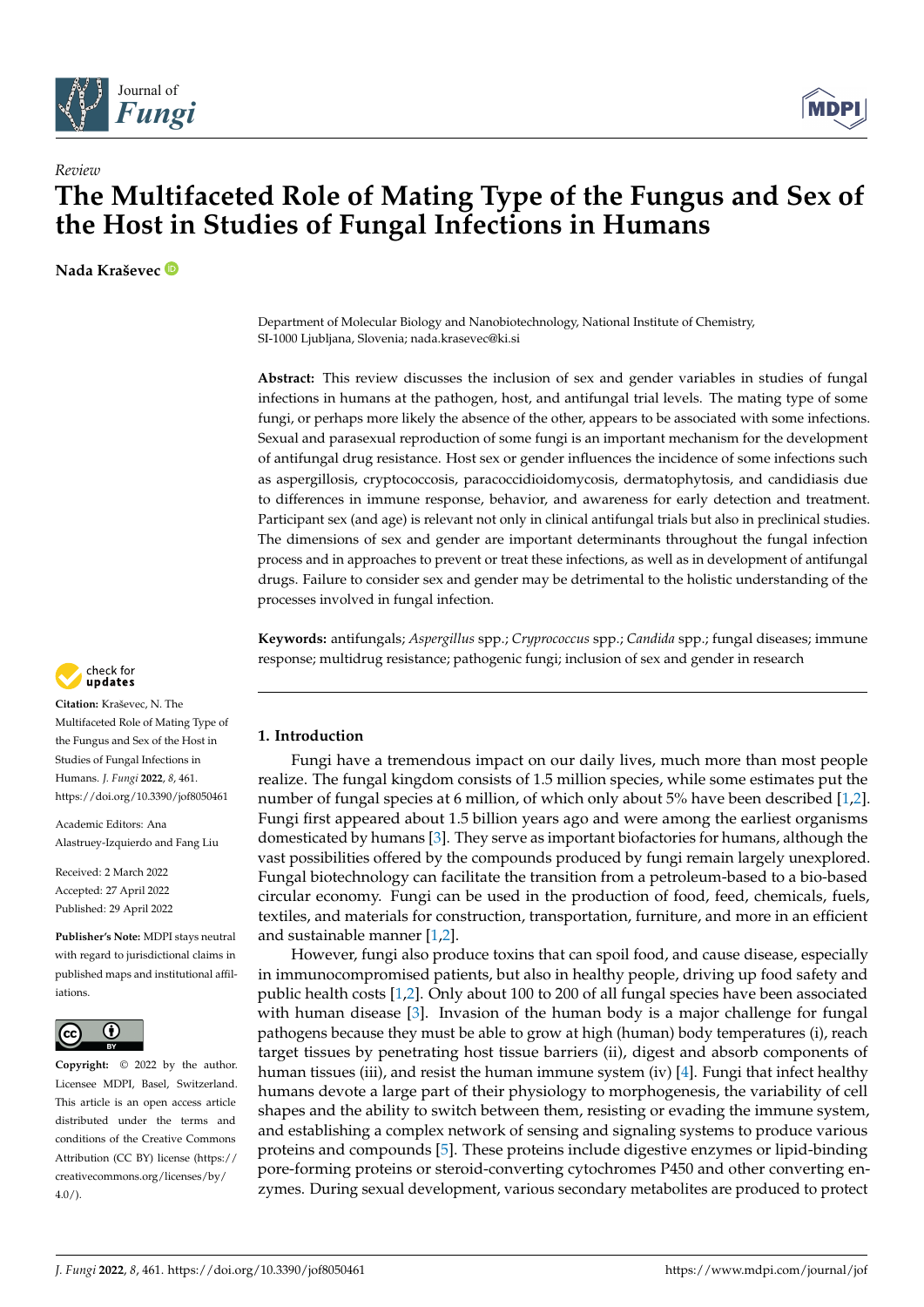the fungus from predators or hosts [\[6\]](#page-12-5). Understanding the pathophysiology of fungi in humans is particularly important for predicting the possible emergence of novel fungal pathogens that may result from global changes in the environment.

We are slowly becoming aware of the important role that gender plays not only in our daily lives, but also in scientific research. It was not so long ago that scientific research was conducted almost exclusively by men and for men, and the technical products developed were tailored to men or users, according to the traditional social roles of men and women [\[7\]](#page-12-6). Some funding agencies in Europe and in the United States, which seem to be one of the main drivers of research, have already recognized the importance of considering sex in basic and clinical research [\[8\]](#page-12-7). The aim of sex and gender analysis is to promote rigorous, repeatable, and accountable science. The inclusion of sex and gender variables in experimental design has already enabled advances in a number of disciplines [\[7\]](#page-12-6). There is a roadmap for sex and gender analysis across scientific disciplines available, and researchers, funding agencies, peer-reviewed journals, and universities are encouraged to coordinate their efforts to implement robust methods for sex and gender analysis [\[9\]](#page-12-8).

Two different forums of researchers not originally involved in sex and gender research have recently discussed the dimensions of sex and gender in scientific research. These were the final conference of the Plotina project entitled "ReGendering science—For an inclusive research environment" [\[10\]](#page-12-9) and the annual event of the Slovenian Commission for Equal Opportunities in Science entitled "The Overlooked Dimensions of Gender in Scientific Research" [\[7\]](#page-12-6). Researchers presented their experiences of integrating the gender dimension in their research and described the thought process, possible doubts, or surprises to explore to what extent the gender dimension is already considered in research today and where we still overlook it.

In this paper, the author would like to reflect on two different issues related to sex and gender. One is the inclusion of the mating type of fungal pathogens and the other is the sex and gender of the human host in studies of fungal infections. Fungi have very different modes of reproduction, which raises scientific interest in the reasons for this divergence, especially in comparison to other organisms and between different fungal species. Sex in fungi is a very interesting topic that has been covered in many (review) papers and is often chosen as an attractive topic for closing lectures at fungal conferences [\[3](#page-12-2)[,11–](#page-12-10)[13\]](#page-12-11). The author would like to highlight some viewpoints that might be overlooked in the overall picture, not in the sense of an exhaustive overview, but to provide some insight into where the inclusion of sex/gender might also be found. These include the relationship between fungal mating type and pathogenicity, the sex of human hosts, their immune response and awareness of fungal disease, the influence of sex (and age) of participants in antifungal trials, and the gender of researchers who uncover the mechanisms of fungal disease and publish on fungal infections. The latter aspect, the gender of the researcher, is addressed elsewhere (Kraševec, in preparation).

#### **2. Sex of the Fungi That Cause Infections**

Sex occurred early in evolution, and most eukaryotes enter the sexual cycle during their lifetime. Sex is costly and inefficient because nonidentical haploid gametes are required, meaning that two parent organisms are needed for each offspring. Maintaining two mating partners reduces the fitness of the parent organisms. However, the benefits of sex appear to outweigh the efficiency of mitotic reproduction. Most biologists believe that the purpose of sex is to create diversity among the offspring [\[3](#page-12-2)[,11](#page-12-10)[,12\]](#page-12-12).

Mating types in fungi are the equivalent of sexes in humans. Just over a decade ago, pathogenic fungi were thought to reproduce only asexually, mitotically, and mostly clonally. However, accumulating genetic evidence in the genomes of fungal species indicates that most (human pathogenic) fungi have retained all the necessary predispositions for sexual reproduction (hidden sex). Fungi may have a heterothallic sexual cycle in which different mating types mate and promote outbreeding. Another possibility is a homothallic sexual cycle, in which organisms are self-fertile, promoting inbreeding. In fungal evolution, the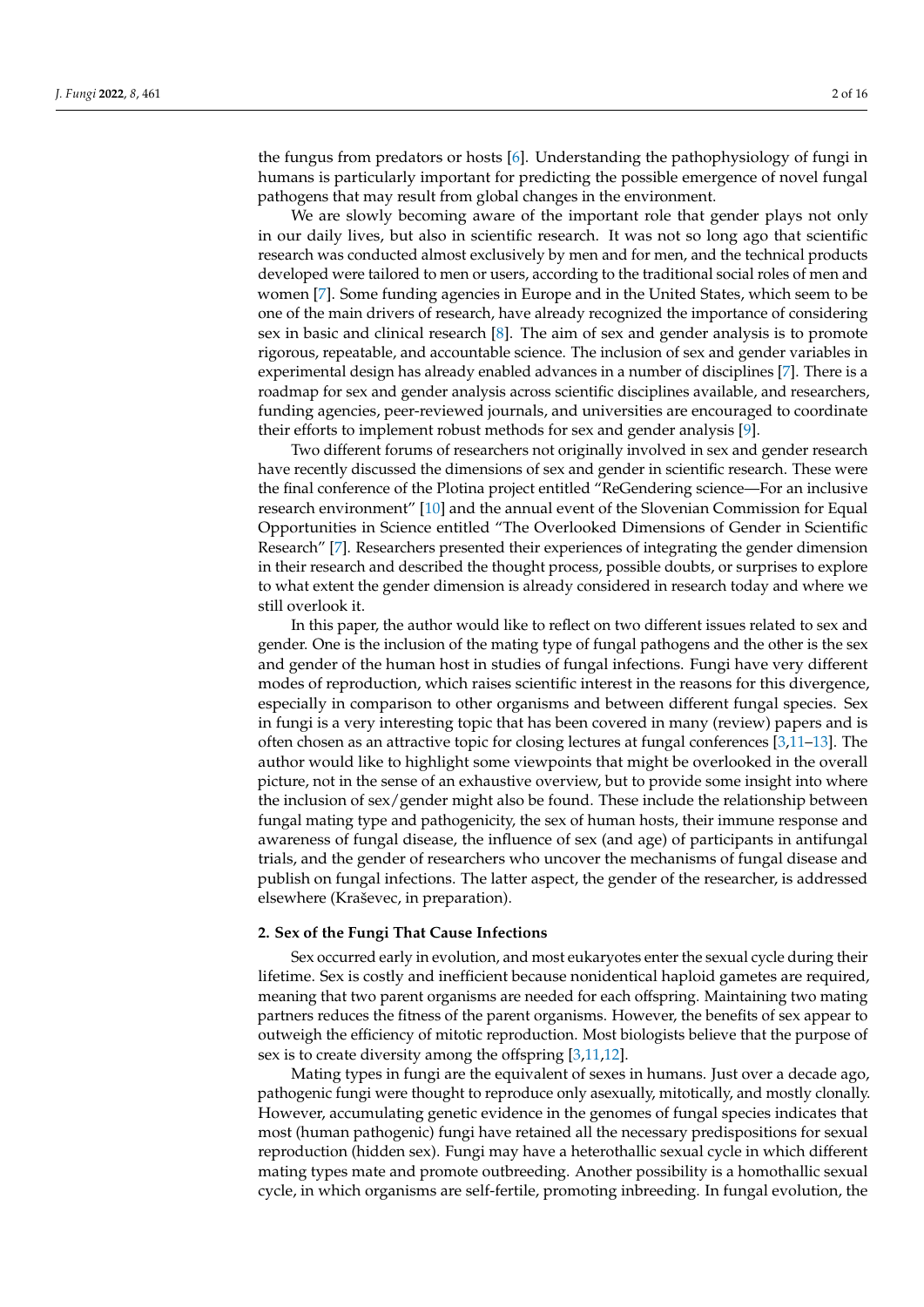transition between heterothallic and homothallic lifestyles is common. The transition from outcrossing to self-fertilization allows the species to expand in a niche where the probability of encountering the other mating type is low. Maintenance of mating partners is not required for parasexual reproduction. The advantages of mating similar cells are not obvious at first glance, but even a small amount of cross-fertilization is sufficient to maintain diversity. The heterothallic or homothallic sexual (including parasexual) process itself can directly influence virulence, the formation of resistant spores, and the modulation of host cell interactions [\[3](#page-12-2)[,11](#page-12-10)[–13\]](#page-12-11).

In most cases, (more) infective strains have been identified at the species level when fungal pathogen has been identified; these strains have usually been isolated as asexual forms of the causative fungus. Current knowledge of the characteristics of sexual and asexual reproduction of fungal pathogens that more commonly infect humans in most regions studied, e.g., *Aspergillus*, *Cryprococcus*, and *Candida*, and of the diseases they cause, is briefly summarized here.

#### *2.1. Aspergillus Diseases and Reproduction of the Fungus Aspergillus fumigatus*

Fungi of the genus *Aspergillus*, e.g., *A. fumigatus*, are widespread, ubiquitous fungi that live both indoors and outdoors. While most people are exposed to the spores of the fungus *Aspergillus* on a daily basis without harm, immunocompromised individuals are at higher risk of developing health problems caused by this fungus. Since this fungus remains an important human pathogen, its biology, pathogenesis, molecular biology, and virulence factors of *A. fumigatus* have been described in detail [\[14–](#page-12-13)[20\]](#page-13-0). The success of the spread of *A. fumigatus* has been attributed to the following factors: the ability to survive and grow under many environmental conditions (i), efficient aerial dispersal (ii), physical characteristics that allow conidia to reach distal sites of the respiratory tract (iii), and rapid adaptation to the host environment (iv)  $[11,21]$  $[11,21]$ .

The disease caused by the fungus *Aspergillus* is referred to as aspergillosis, with some forms being mild and others severe [\[22\]](#page-13-2). Invasive aspergillosis causes severe infection of the lungs and can spread to other parts of the body; it usually affects people with a weakened immune system [\[22\]](#page-13-2). The number of cases of invasive aspergillosis caused by *A. fumigatus* is increasing due to the increasing number of medical procedures that compromise the ability of the patient's immune system to control infections. These cases are difficult to diagnose, so treatment is often not initiated in a timely manner [\[23\]](#page-13-3). Chronic pulmonary aspergillosis is an infection of the pulmonary cavity that can be long-lasting [\[22\]](#page-13-2). Cutaneous aspergillosis occurs when the fungus enters the body through skin damage and causes infection, usually in people with weakened immune systems [\[22\]](#page-13-2). Allergic bronchopulmonary aspergillosis causes inflammation of the lungs and allergic symptoms such as cough and wheezing, while allergic aspergillus sinusitis causes inflammation of the paranasal sinuses and symptoms of sinusitis; neither leads to infection [\[22\]](#page-13-2). In addition, aspergilloma, a fungal nodule that grows in the lungs or sinuses, does not usually spread to other parts of the body

The filamentous fungus *A. fumigatus* reproduces mainly asexually, by mitotic division of haploid cells and by the formation of asexual conidiospores. In rare cases, heterothallic mating between MAT1-1 and MAT1-2 may also occur. During mating, cleistothecia are formed that contain multiple ascospores. In the fungus *A. fumigatus*, sexual reproduction and virulence are related: mating type MAT1-1 is associated with increased invasive growth and is more virulent than mating type MAT1-2. The formation of recombinant strains contributes to altered resistance to antifungal drugs [\[11\]](#page-12-10).

Doubts have also been raised about the role of mating type in the virulence of *A. fumigatus*. Therefore, researchers generated nearly identical strains of *A. fumigatus* with opposite mating types, which allowed a more accurate test of whether different mating types have different virulence abilities. No differences in virulence were detected between these two strains of *A. fumigatus* in the two infected strains of mice and *Galleria mellonella* larvae, which may indicate that mating type does not affect virulence and the emergence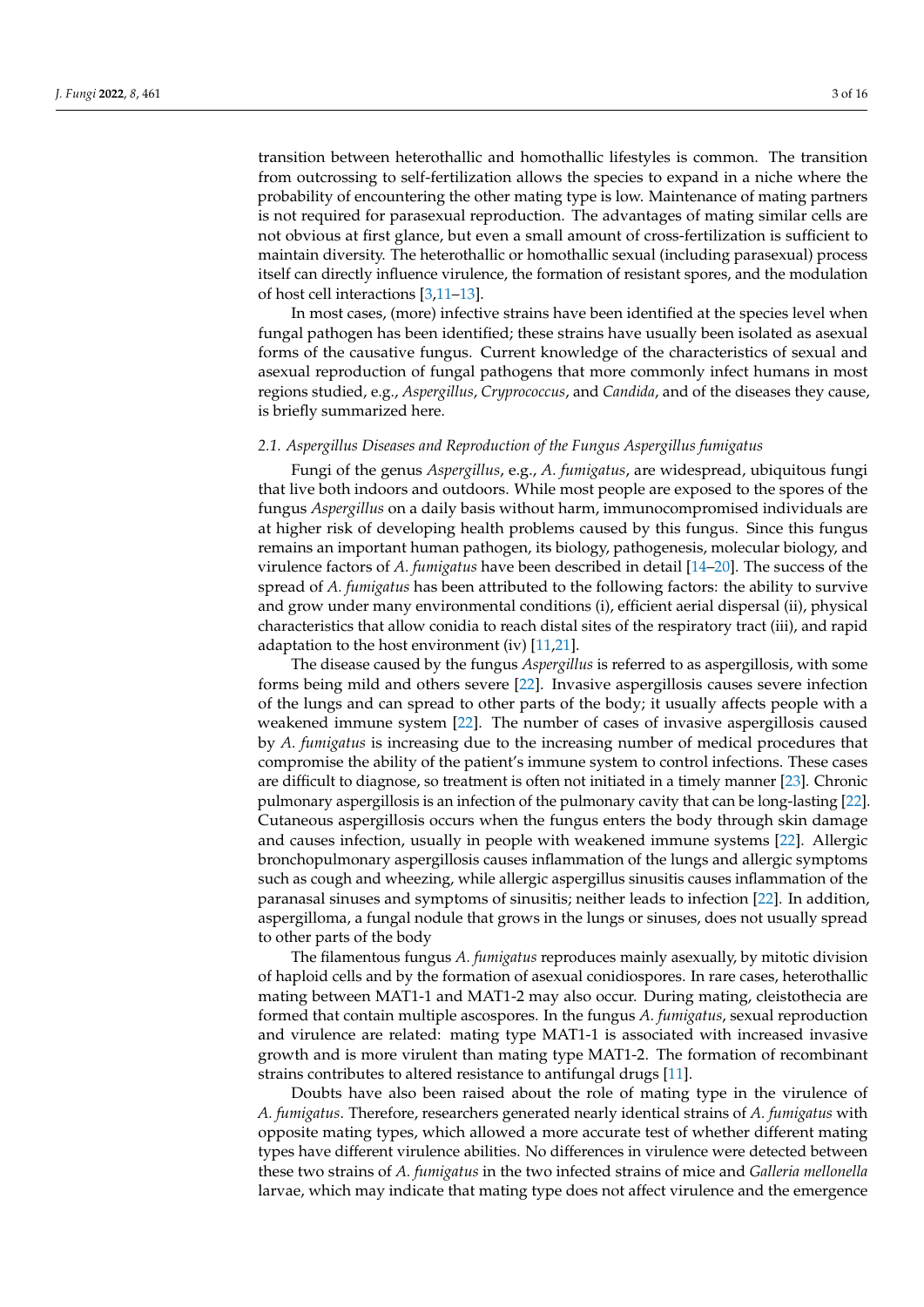of azole-resistant strains [\[23\]](#page-13-3). Infection of humans with these two recombinant strains for definitive confirmation is highly unethical.

#### *2.2. Cryptococcal Diseases and Reproduction of the Fungus Cryptococcus neoformans*

Cryptococcosis usually affects the lungs or central nervous system, but may affect other parts of the body. A brain infection caused by the Cryptococcus fungus is called cryptococcal meningitis. Most people infected with the fungus *C. neoformans*, which is common worldwide, usually have a weakened immune system, especially those with advanced HIV/AIDS [\[22\]](#page-13-2).

The cells of *C. neoformans* are haploid and can divide asexually or enter a heterothallic or homothallic reproductive cycle [\[11\]](#page-12-10). In heterothallic mating, pheromone signals between cells a and  $\alpha$  lead to cell fusion, but the nuclei do not fuse; instead, filamentous, binucleate hyphae are formed. The tips of the filamentous cells develop into bases, in which nuclear fusion and meiosis then occur. Further mitotic division cycles give rise to multiple haploid basidiospores that form four long chains [\[11\]](#page-12-10). The effects of sexual reproduction on the virulence of the fungus *C. neoformans* are diverse. Most clinical isolates are of the MATα type, so a difference in virulence of the mating types is suspected. Both mating types can cause disease, but MAT $\alpha$  is more efficient than MATa [\[11\]](#page-12-10). Pheromone signaling causes growth in the form of hyphae and the formation of titanium cells. Basidiospores are formed, which are the infection pathway (in addition to encapsulated yeast-like cells). Hybrid and recombinant strains can contribute to antifungal resistance and fitness in some cases [\[11\]](#page-12-10).

# *2.3. Candida Infection and Reproduction of Candida albicans*

*Candida* normally lives on the skin and in the body, such as the mouth, throat, intestines, and vagina, without causing problems; however, occasionally it can cause infections. Candidiasis of the stomach or oropharynx develops in the mouth or throat. A yeast infection is candidiasis in the vagina. Invasive candidiasis occurs when *Candida* species enter the bloodstream or infect internal organs such as the kidneys, heart, or brain [\[22\]](#page-13-2).

The cells of *C. albicans* are diploid and can divide asexually or mate hetero- or ho-mothallically [\[11\]](#page-12-10). The mating cells of MTLa and MTL $\alpha$  must switch from the white phase to the opaque phase to become compatible. The opaque cells secrete pheromones that cause the formation of conjugation tubes, which lead to cell and nuclear fusion and form tetraploid cells. Homothallic mating may also occur. The mating products usually result in intentional loss of chromosomes to return to the diploid state. The MTLa/ $\alpha$  mating type is more virulent than MTLa/a or MTL $\alpha/\alpha$  [\[11\]](#page-12-10). The transition from the white to the opaque phase affects niche selection, interaction with immune cells, filamentous growth, and pheromone-induced biofilm formation. Under certain conditions, the formation of recombinant strains contributes to antifungal drug resistance and fitness [\[11\]](#page-12-10).

Sexual reproduction and associated processes play a somewhat limited but important role in generating genetic diversity in *Candida* species and other fungal pathogens. These processes also contribute significantly to the evolution of pathogenicity and drug resistance.

The most recently emerging pathogen species, *C. auris*, has caused several large outbreaks of healthcare-associated infections worldwide and was first described in 2009 [\[24\]](#page-13-4). The fungus *C. auris* is resistant to several antifungal drugs and has become a major cause of invasive candidiasis in some hospitals. It differs from most other pathogenic *Candida* species in its resistance to antifungal drugs and its ability to spread among patients. More than most *Candida* species, *C. auris* tolerates an extremely saline environment and higher temperatures. Factors that could lead to its spread, including the possible role of public health, antifungal drug use, and environmental changes, including human activities that could increase the occurrence of *C. auris* in the environment or allow increased contact with humans, are currently under investigation [\[25\]](#page-13-5).

What is the evidence for sexuality in *C. auris*? *Candida auris* and its closest relatives should have sufficient mating and meiosis factors to support the sexual cycle. Indeed, the mating locus in *C. auris* is complete and both mating types are present, suggesting that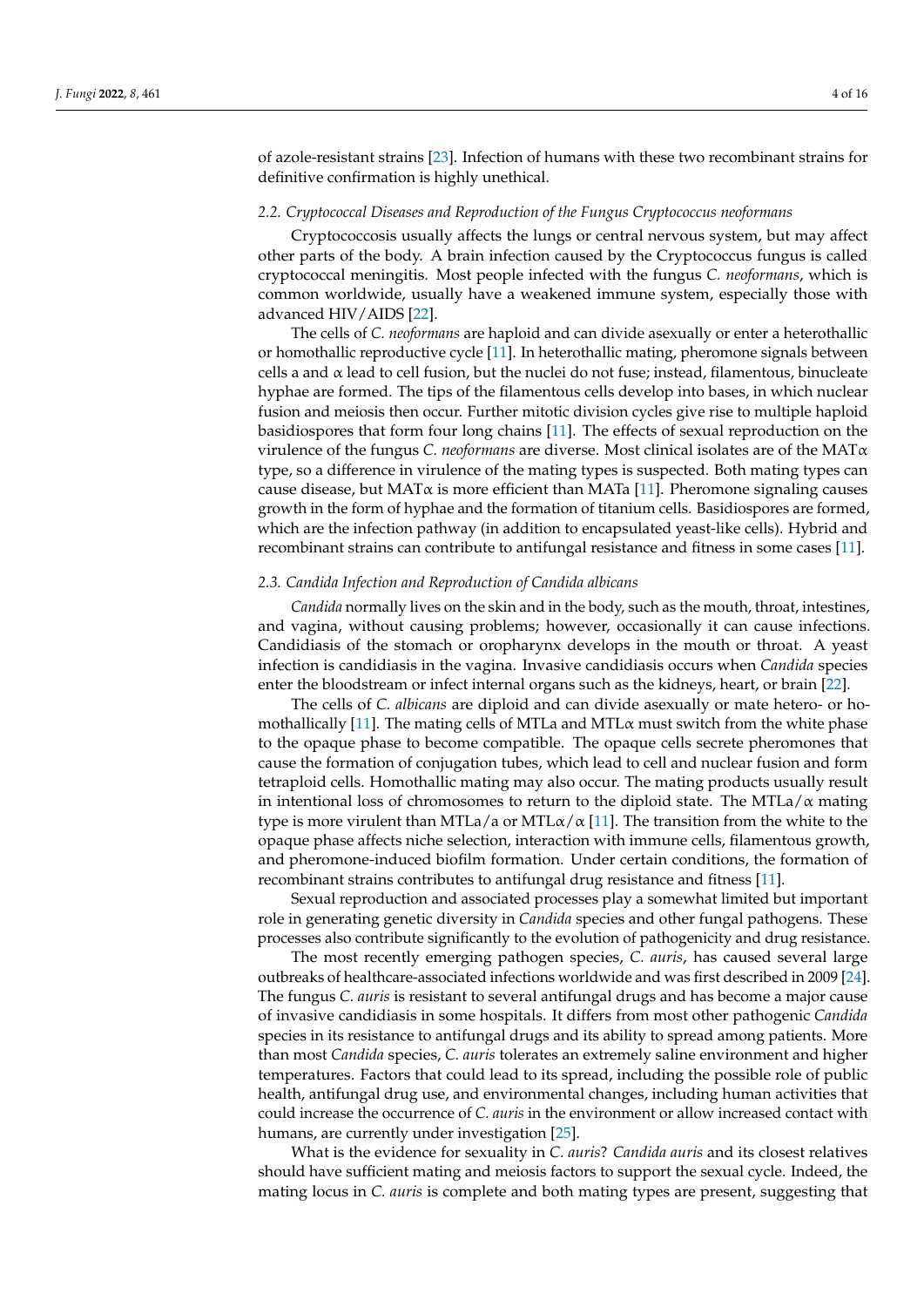*C. auris* is capable of mating and meiosis, or at least mating and coordinated chromosome loss (parasex). It cannot be ruled out that *C. auris*, like *C. albicans*, can reproduce unisexually with isolates of the same strain. To confirm that *C. auris* can reproduce sexually, it is extremely important to determine the natural environment, as it could be further delineated if different mating types exist in the natural population [\[26\]](#page-13-6).

The fungus *C. auris* is genetically most closely related to the rarely observed and often resistant species *C. haemulonii*. Nearly complete genomes of four clades of *C. auris* have been identified, including rearrangements of seven chromosomes within clades and between species. Most mating and meiotic genes are conserved, and strains contain separate mating loci of MTL or MTLα. Due to karyotype differences among isolated *C. auris* clades, existing clinical strains of *C. auris* are unlikely to mate successfully. However, these differences do not rule out parasexual mechanisms. Based on current data, they suggest that health risk is not increased by *C. auris* mating and resulting diversity in the clinical context [\[27\]](#page-13-7).

#### **3. Difference of Sex and Gender of the Human Host in Susceptibility to Fungal Infection**

Depending on biological characteristics, organisms can generally be classified as female, male, intersex, and hermaphrodite. Biological sex describes sexual distinction that goes beyond mere reproductive function and includes appearance, physiology, or neuroendocrine, behavioral, and metabolic systems [\[9\]](#page-12-8). Sex differences in humans are the result of a complex interplay of sex hormones, genetic variability, and the environment against a background of intrinsic effects of sex chromosome differences. Indeed, each adult human somatic cell exhibits sex-specific differences in gene expression and epigenetic profile to varying degrees. The long-recognized differences between men and women in health, longevity, disease risk and progression, and response to therapies have a genetic and epigenetic basis [\[28\]](#page-13-8).

Gender refers to psychological, social, and cultural factors that shape attitudes, behaviors, stereotypes, technologies, and knowledge. It refers to spoken and unspoken rules regarding gender in society and how people in different cultures perceive themselves [\[9\]](#page-12-8). It is important to note that sex and gender are related in various unexpected ways. For example, perception of pain shows biological differences in signaling physiology, but also includes sociocultural components of how women, men, or people of different genders report pain, and how physicians understand and treat pain depending on the patient's perception of gender [\[29\]](#page-13-9). Pain perception is an important factor in early detection and timely initiation of treatment for fungal infections.

The Gender and Gender Equality in Research guidelines (SAGER) emphasize the correct distinction between sex and gender to avoid confusion [\[30\]](#page-13-10).

#### *3.1. Is Awareness of Invasive Fungal Diseases Independent of Gender?*

Because invasive fungal diseases cause significant morbidity and mortality, awareness is critical for early diagnosis and treatment. Public awareness of invasive fungal diseases was low in the 2019 U.S. study, with approximately two-thirds of respondents having never heard of any of the fungal diseases included in the study [\[31\]](#page-13-11). The least known fungal disease was blastomycosis (4.1% of participants), followed by aspergillosis, histoplasmosis, coccidioidomycosis, and cryptococcosis, and the best known was candidiasis (24.6%) [\[31\]](#page-13-11). Individuals who knew one fungal disease were more likely to recognize the others. Male sex, higher educational level, and higher number of prescribed medications were associated with higher knowledge of fungal diseases overall. Women were more than three times as likely as men to recognize candidiasis [\[31\]](#page-13-11). Further educational efforts are needed to increase people's awareness of fungal infections.

# *3.2. Who Can Get a Fungal Infection?*

Fungi are common in the environment, and every day people breathe spores in or are exposed to fungi without getting sick. Anyone can get a fungal infection, even otherwise healthy people, but many of the fungal infections are classified as opportunistic. Some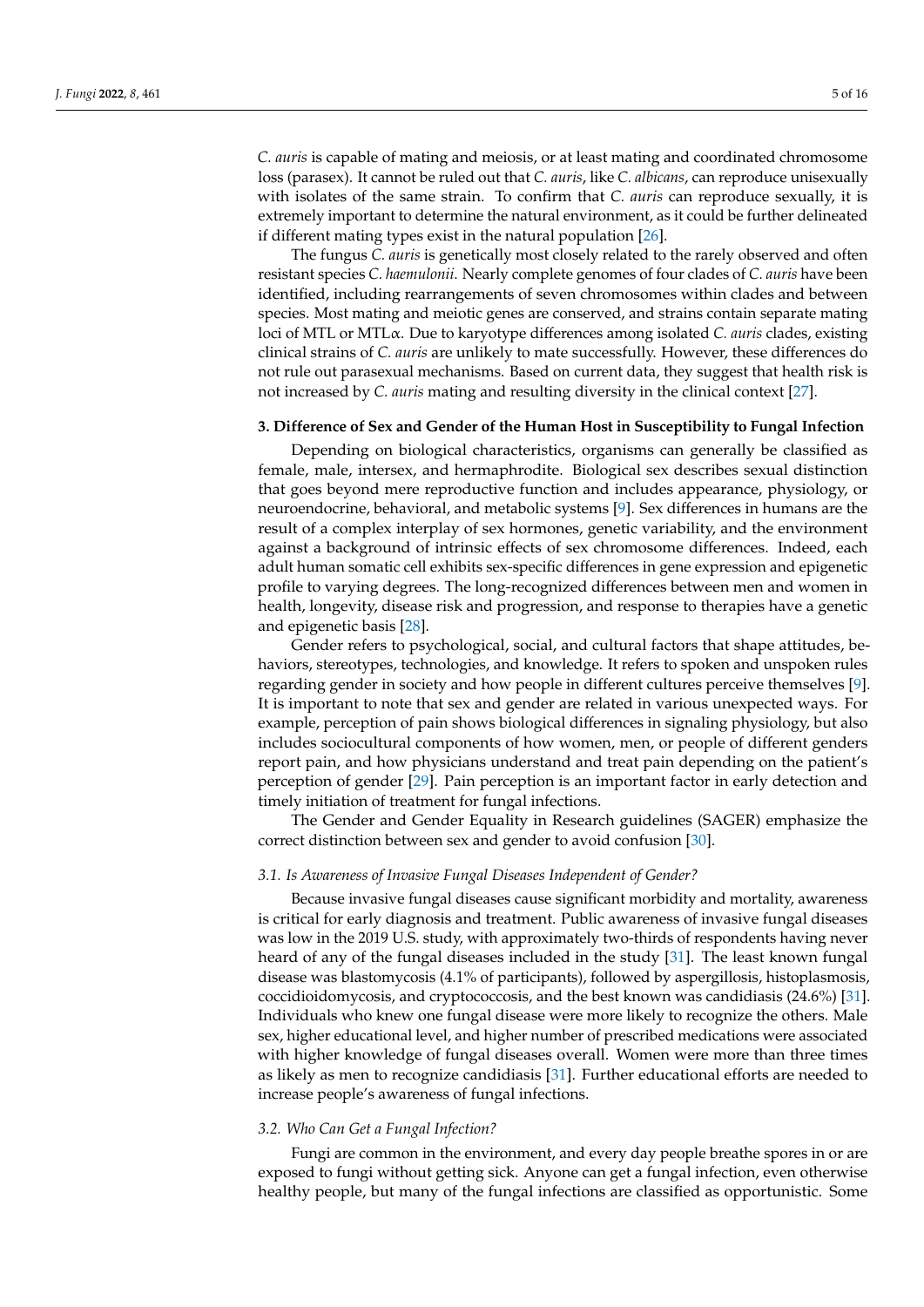people are born with a weakened immune system; others suffer from a disease that impairs their immune function. In addition, some medications can interfere with the ability to fight infections [\[22\]](#page-13-2). Most fungal infections occur in people who are already seriously ill, and often jeopardize even the success of recent medical advances in cancer treatment, organ and hematopoietic stem cell transplantation, neonatal medicine, autoimmune disease treatment, trauma and critical care, and sophisticated surgery [\[4\]](#page-12-3).

Although *Candida* and *Aspergillus* species remain the most common causative agents of invasive fungal diseases, there has been a worrying increase in regional fungal diseases and infections with invasive fungi of the genera *Blastomyces*, *Coccidioides*, *Histoplasma*, *Cryptococcus*, *Pneumocystis*, and *Sporothrix* [\[32\]](#page-13-12). New fungal diseases caused by fungi from different taxonomic groups are constantly emerging. The human fungal pathogens affecting healthy or immunocompromised individuals have been identified in several taxonomic groups: phylum Ascomycota, e.g., Chaetothyriales, Eurotiales, Hypocreales, Microascales, Mycosphaerellales, Onygenales, Ophiostomatales, Pleosporales, Pneumocystidales, Saccharomycetales, and Venturiales; phylum Basidiomycota, e.g., Malasseziales, Tremellales, and Trichosporonales; subphylum Entomophthoromycota, e.g., Entomophthorales; and phylum Mucoromycota, e.g., Mucorales [\[4,](#page-12-3)[33,](#page-13-13)[34\]](#page-13-14). Not much is known about the relationship between mating type and infection in some of these species.

#### *3.3. Is There a Sex-Dependent Difference in the Human Immune Response?*

The sex of the human host influences the immune response to various antigens, e.g., fungi, viruses, bacteria, parasites, and allergens, and shows differences in innate and adaptive immune responses. Differences in immune response can be influenced by both sex and gender, with sex contributing to physiological and anatomical differences that affect fungal exposure, recognition, clearance, or transmission [\[35\]](#page-13-15). Some immunological differences between sexes persist throughout life, while others become apparent only after puberty and before reproductive aging, suggesting the involvement of genes and hormones. Conversely, gender may reflect behaviors that affect fungal exposure, access to healthcare, or mode of seeking medical help, which in turn influences the course of infection. In addition, early microbiome exposure also affects infections [\[35\]](#page-13-15). Female cyclic immunity should be considered to understand the phenotypic diversity of female behavioral immunity and reproductive behavior, male immunity, and the evolution of sex-specific pathogen virulence [\[36\]](#page-13-16). The resulting immunological differences contribute not only to differences in susceptibility to infectious diseases caused by fungi and other pathogens and response to vaccines in men and women, but also to the greater incidence of cancers or autoimmune diseases associated with fungal infections than in healthy individuals.

In general, sex and age influence: susceptibility to infection (i), modulation of immune response (ii), immunosenescence (iii), and response to vaccination (iv) [\[37\]](#page-13-17). For many infectious diseases, the rate of infection or mortality is higher in men than in women, with some exceptions, such as sexually transmitted diseases. Some infectious diseases are equally prevalent but more severe in women, e.g., measles, toxoplasmosis, dengue, or hantavirus. Aging alters the sex difference in part through the contribution of hormones (i) [\[37\]](#page-13-17). Estrogens significantly strengthen the immune system. Androgens and progesterone have mainly immunosuppressive effects. The effects of sex steroid hormones are observed on both adaptive cells, e.g., CD4 + and B cells, and innate cells, e.g., natural killer cells, macrophages, and dendritic cells. Sex hormones affect cytokine secretion and the balance of cytokine profiles of T helper lymphocytes. Estrogens also increase the production of high-affinity immunoglobulins (ii) [\[37\]](#page-13-17). The immune and endocrine systems change with age, but the aging of the immune system in women and men is different. Menopause has a particularly strong effect on the immune system in women. Hormone replacement therapy partially reverses the effects of aging on the immune system and returns it to premenopausal levels, confirming the effect of hormones (iii) [\[37\]](#page-13-17). The immune response to some vaccines differs between women and men. Women often have a stronger humoral response, for example, to influenza and hepatitis B. Men may also have a stronger response,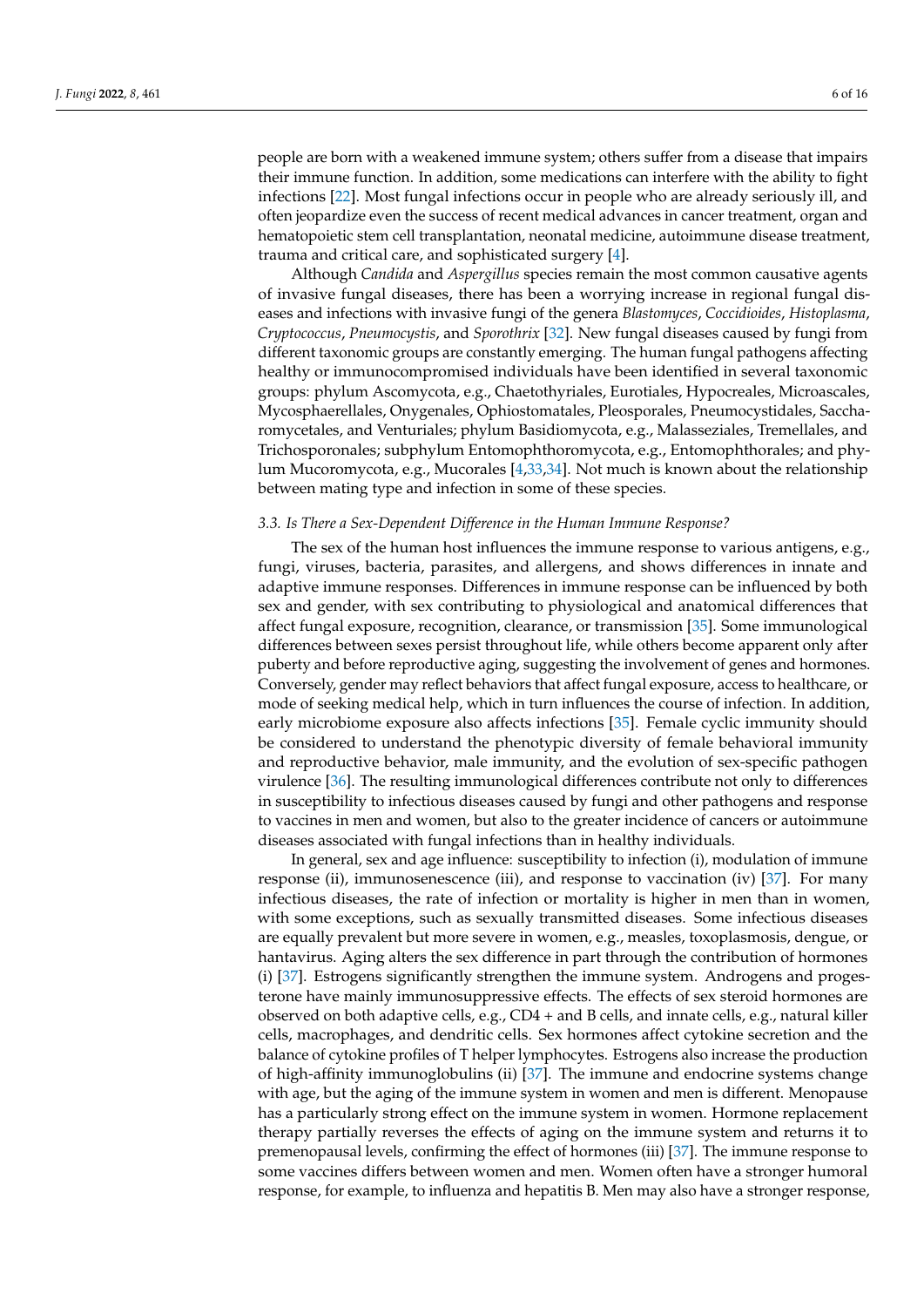e.g., to pneumococcal polysaccharide vaccines. With age, the sex difference changes to some degree, suggesting a contribution from hormones. Animal models suggest that hormone replacement therapy may reverse vaccine efficacy in premenopausal levels (iv) [\[37\]](#page-13-17).

The sexes differ in the intensity (i.e., pathogen load), prevalence (i.e., proportion of the population with disease), incidence (i.e., new cases), and severity (i.e., hospitalization or progression) of diseases caused by fungi, viruses, bacteria, and parasites. Men are generally more susceptible to these infections than women, but the reasons for the higher susceptibility in men are diverse [\[38,](#page-13-18)[39\]](#page-13-19). Five types of fungal infections are considered here: aspergillosis, cryptococcosis, paracoccidioidomycosis, dermatophytosis, and candidiasis.

# *3.4. Susceptibility to Infection with the Fungus Aspergillus fumigatus by Sex/Gender*

Sex differences in the anatomy and physiology of the respiratory system have been widely reported. These intrinsic sex differences have also been shown to influence the pathophysiology, incidence, morbidity, and mortality of various pulmonary diseases across the lifespan [\[40\]](#page-13-20).

One study examined the incidence and development of invasive pulmonary aspergillosis and galactomannan testing in patients with aspergillosis infections [\[41\]](#page-13-21). For the incidence of invasive pulmonary aspergillosis, a male-to-female ratio of 1.85:1.15 was obtained. An increasing trend of invasive pulmonary aspergillosis was observed over time in both men and women. Galactomannan testing is recommended for early diagnosis of patients with suspected aspergillosis. The increase in the incidence of invasive pulmonary aspergillosis may be positively related to the increase in galactomannan testing over the past decade, with these tests being performed more frequently in men than in women [\[41\]](#page-13-21).

In invasive pulmonary aspergillosis of patients with viral SARS-CoV-2 infection, the possibility of colonization is the most important confounder rather than invasive disease [\[42\]](#page-13-22). The vast majority of patients did not have any of the classic host risk factors, such as immunosuppression due to organ transplantation or neutropenia, although a significant proportion (half) had received corticosteroids. Male sex, age, and pulmonary comorbidities were associated with higher mortality. Mortality was generally lower in patients treated with voriconazole. In critically ill patients with coronavirus disease 2019 (COVID-19) who do not improve, clinical surveillance for associated pulmonary aspergillosis is advisable, even in patients who do not meet classic host criteria for invasive mycoses, especially if they are receiving corticosteroids [\[42\]](#page-13-22).

Another study aimed to determine the frequency of invasive pulmonary aspergillosis in patients with COVID-19 admitted to the intensive care unit, to describe the characteristics of patients with invasive pulmonary aspergillosis, and to evaluate its impact on prognosis [\[43\]](#page-13-23). Invasive pulmonary aspergillosis is a relatively common complication in severe patients with COVID-19 and is responsible for increased mortality. Probable invasive pulmonary aspergillosis was diagnosed in 5.7% of patients with COVID-19 admitted to the intensive care unit and in 19.4% who had a respiratory sample taken due to an exacerbation. No significant differences were observed between patients with and without invasive pulmonary aspergillosis in terms of age, sex, medical history, and severity on admission and during hospitalization. Azithromycin, which is known to have immunomodulatory properties, may contribute to increasing the susceptibility of patients with COVID-19 to invasive pulmonary aspergillosis. The propensity for invasive pulmonary aspergillosis and its occurrence were observed at high doses of dexamethasone. All-cause mortality was higher in patients with invasive pulmonary aspergillosis [\[43\]](#page-13-23).

Given the increasing incidence and mortality of influenza-related aspergillosis, a study summarized risk factors, clinical features, and prognostic factors for the development of aspergillosis in immunocompetent influenza hosts to further investigate the high-risk population and improve outcomes [\[44\]](#page-13-24). The study showed that coinfection with aspergillosis increased all-cause mortality in severe influenza from one-quarter to one-half of cases, along with higher white blood cell, neutrophil granulocyte, procalcitonin, and lower CD4 + T-cell counts in the death group. Sex, age, underlying disease, use of immunosuppressant and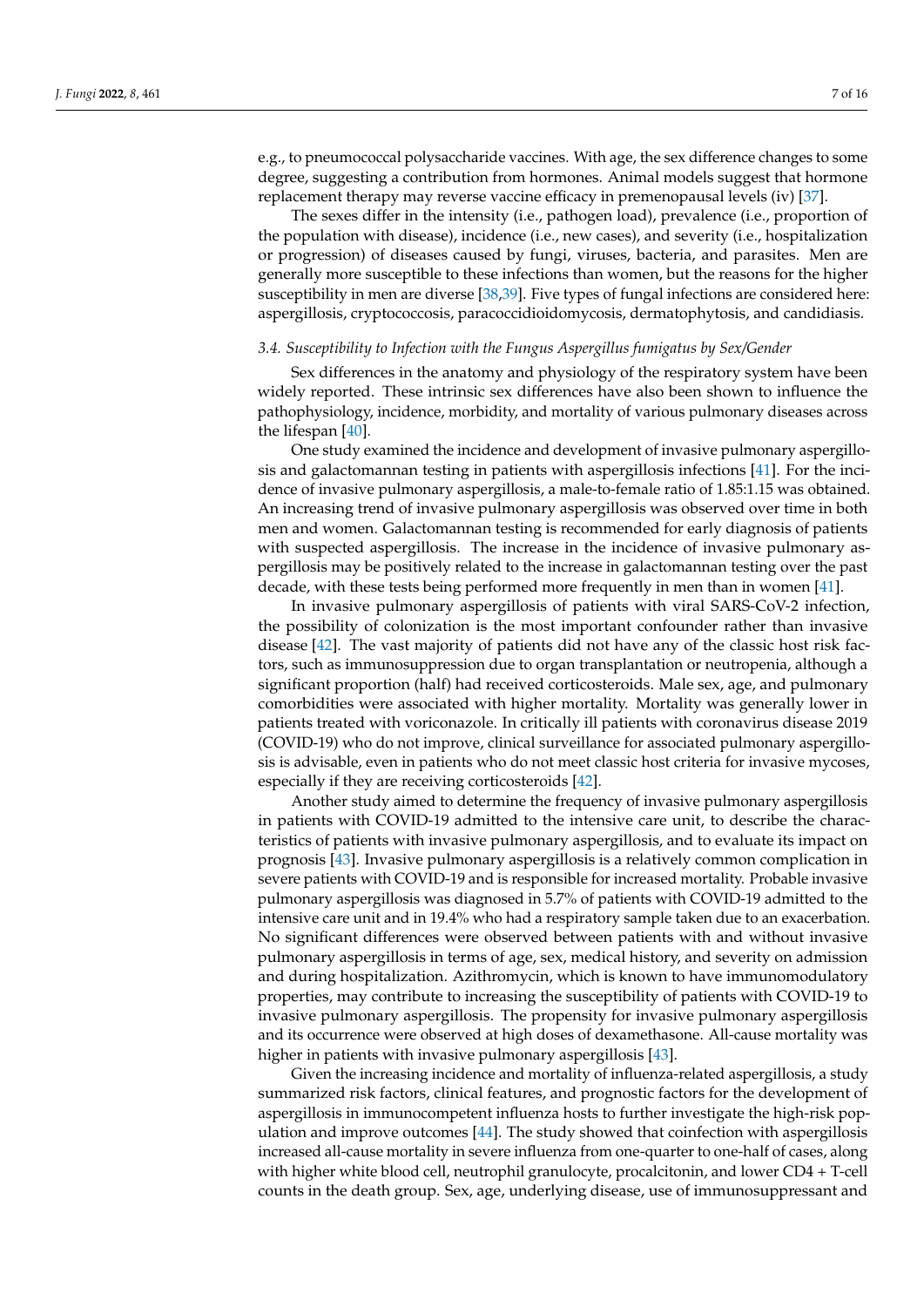steroids, and CD4+ T-cell count did not affect the incidence of influenza-associated aspergillosis. However, cases of influenza-associated aspergillosis are usually more likely to have H1N1 subtypes and higher levels of C-reactive protein and interleukin-6 than cases without aspergillosis. Concurrent aspergillosis infection in patients with severe influenza can lead to markedly increased mortality associated with severe respiratory failure due to mixed infection and immunosuppression. Excessive inflammatory response in the lungs has been associated with coinfection with invasive pulmonary aspergillosis [\[44\]](#page-13-24).

Male sex, advanced age, low body mass index, chronic obstructive pulmonary disease, systemic steroids, *Mycobacterium* abscesses complex as the etiologic organism, and the fibrocavitary form of nontuberculous mycobacterial lung disease remained significant predictors for the development of chronic pulmonary aspergillosis in patients with nontuberculous mycobacterial lung disease [\[45\]](#page-13-25).

Allergic bronchopulmonary aspergillosis commonly affects patients with cystic fibrosis and asthma; it often occurs at a young age and is not sex-specific [\[46\]](#page-13-26). *Aspergillus fumigatus* frequently colonizes the airways of patients with cystic fibrosis and can cause severe disease such as allergic bronchopulmonary aspergillosis, *A. fumigatus* bronchitis, or even *A. fumigatus* pneumonia. Urban living should be considered as a possible new risk factor for *A. fumigatus* colonization of the airways of cystic fibrosis patients [\[47\]](#page-14-0).

Clinically, gender differences were observed in children with asthma and allergic diseases, with a higher prevalence of asthma in males before puberty [\[48\]](#page-14-1). Blood was collected each year, and mononuclear cells were stimulated with phytohemagglutinin. The concentrations of interferon-β, interleukin-5, -10, and -13 in the supernatants were determined by immunoassay. Total and allergen-specific IgE were measured. There are gender differences in the expression of the atopic phenotype and in vitro immune responses between boys and girls in the prepubertal school years. Boys aged six to nine years have higher rates of atopy and altered cytokine responses to phytohemagglutinin stimulation compared to girls [\[48\]](#page-14-1).

#### *3.5. Susceptibility to Infection with the Fungus Cryprococcus neoformans by Sex/Gender*

Cryptococcosis affects a quarter of a million people each year and results in more than 180,000 deaths [\[49\]](#page-14-2). Men are more frequently affected by cryptococcosis than women, a phenomenon observed more than half a century ago. The gender imbalance is also observed in the non-HIV-infected population, where the ratio is about three males to one female, compared to the HIV-positive population, where the ratio is about four males to one female [\[38](#page-13-18)[,49](#page-14-2)[,50\]](#page-14-3). Male sex is considered a risk factor for cryptococcosis. Men who have the disease have more severe symptoms and poorer treatment outcomes. There are a number of observational, clinical, and epidemiologic studies documenting greater male involvement in *C. neoformans* infections, but there is no further explanation of the cause or mechanism. The very limited primary research suggests that sex hormones are likely the cause. Given that sex differences are widespread and accepted by many researchers, it is surprising that this is not more widely known [\[49\]](#page-14-2).

Resistance to the pathogenic fungus *Cryptococcus neoformans* is sex-dependent. The nematode *Caenorhabditis elegans* consists of a population of self-fertilizing hermaphrodites with occasional males that differ anatomically and behaviorally from hermaphrodites. They also differ in their susceptibility to the fungal pathogen *C. neoformans*. Wild-type males exhibit greater resistance to this pathogen than do hermaphrodites, and this resistance may be caused by insufficient activation of the male sex determination pathway in hermaphrodites. Resistance is determined at the molecular level by overlapping pathways that control immunity and longevity, and is not due to behavioral changes or reproductive differences [\[51\]](#page-14-4).

### *3.6. Susceptibility to Infection with the Fungus Paracoccidioides brasiliensis Is Sex/Gender Dependent*

Paracoccidioidomycosis is a tropical lung disease caused by the dimorphic fungus *Paracoccidioides brasiliensis* and is the most common invasive mycosis in Latin America.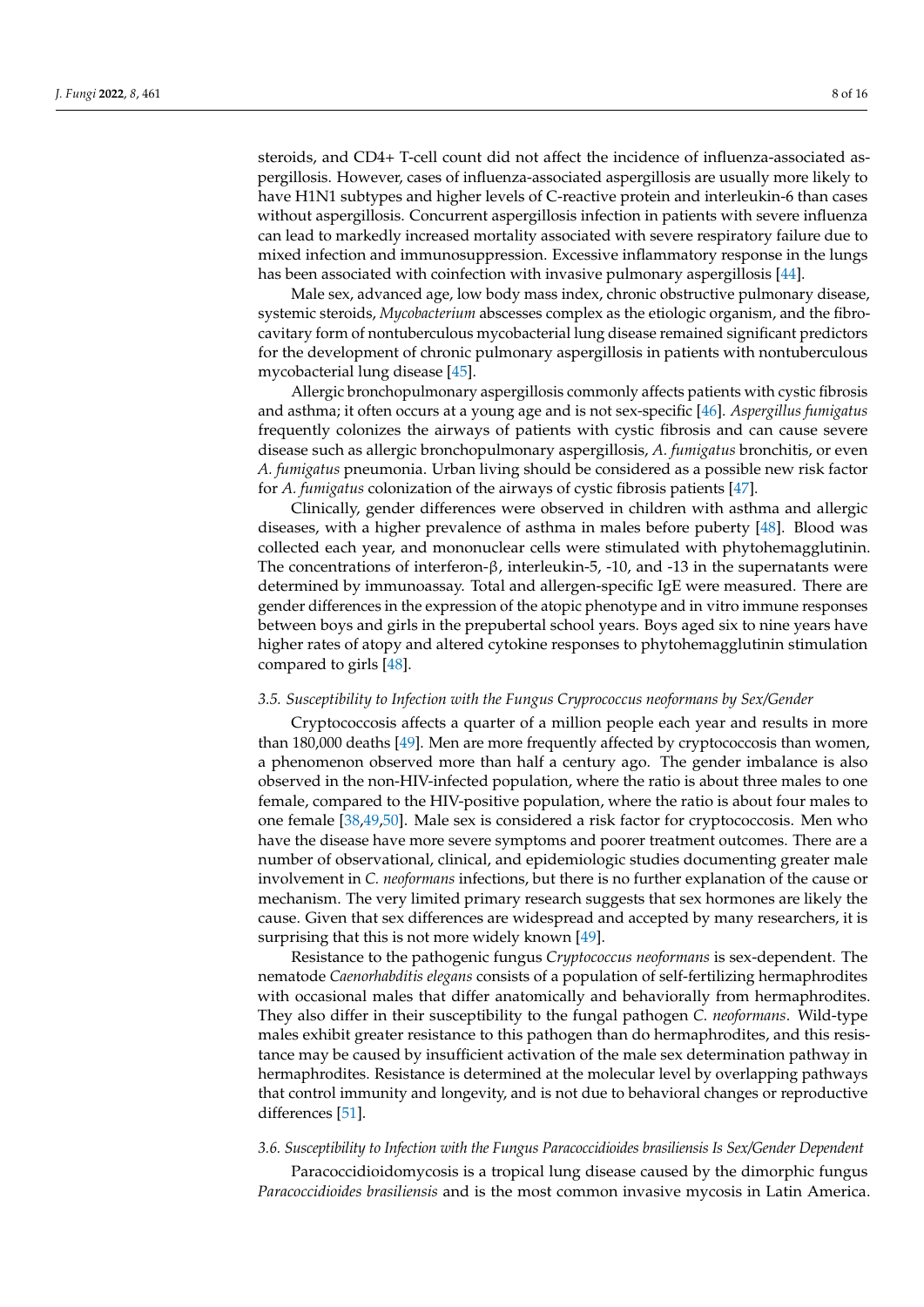Pleomorphic disease can be broadly divided into two forms, acute/subacute and chronic, and an asymptomatic form. The diversity of clinical manifestations is attributed to the increased pathogenicity of some strains of *P. brasiliensis* and, more importantly, to host factors that modulate the immune response to the fungus. The incidence is thought to be similar in both sexes and may be related to agricultural work leading to higher exposure to the fungus in the soil [\[52\]](#page-14-5).

Most patients (three quarters) had the chronic form (adult type) of paracoccidioidomycosis, which presented as chronic lung disease, oropharyngeal and/or upper respiratory tract ulcers with or without regional lymph node enlargement. The chronic form of paracoccidioidomycosis is known to be more common in males, and the clinical disease occurs in adults in an extremely high male-to-female ratio of more than (11–15):1 [\[53](#page-14-6)[–55\]](#page-14-7).

The acute/subacute form (juvenile type) of the disease accounts for a quarter of cases. It is a common disease characterized mainly by generalized nodular enlargement with or without hepatosplenomegaly, skin, bowel, or bone lesions. It is directly related to female sex and inversely related to age. Although females are less likely to develop paracoccidioidomycosis after puberty, they are more susceptible to the acute/subacute form after acquiring the disease. This corresponds to a male-to-female ratio of (2–3):1 [\[52\]](#page-14-5). Paracoccidioidomycosis animal models show the same distribution of invasive pulmonary mycosis, however, sex differences in the immune response in humans remain to be studied in detail [\[54,](#page-14-8)[56,](#page-14-9)[57\]](#page-14-10).

# *3.7. Incidence of Dermatophytosis Associated with Differences in Lifestyle between Women and Men*

Tinea, or dermatophytosis, is a common infection of the skin and nails caused by about 40 different species of fungi from genera such as *Microsporum*, *Trichophyton*, and *Epidermophyton*. The infection can cause an itchy, red, circular rash; the different forms of tinea are usually named after the location of the infection on the body [\[22\]](#page-13-2).

Onychomycosis (tinea unguium) can occur in both sexes, but most studies have shown that onychomycosis is more common in men [\[58\]](#page-14-11). Nail lesions and thickened nails are more common in men than in women. Women seem to be more conscious about their nails; however, because they wear tight shoes more often than men, deformity of the fifth nail is more common in women. In addition, due to oxidation caused by the use of nail polish products that darken the nails, treatment in women appears less favorable than it actually is. Although there are insufficient data on the actual effect of nail polish use on drug penetration, some physicians advise their patients not to use nail polish during topical treatment. One study showed better results with the use of the topical antifungal drug efinaconazole in women [\[59\]](#page-14-12). The incidence of tinea pedis increases with age and is higher in men than in women [\[58\]](#page-14-11). Men are affected about three times more frequently than women. This is probably due to different habits of wearing shoes (sports shoes or open shoes), foot hygiene, and occupational differences between the genders [\[58\]](#page-14-11). The fungus *T. rubrum* is the most common cause of tinea cruris, which is almost exclusively a male disease due to the moist environment created by contact between the scrotum and the skin of the groin [\[58\]](#page-14-11). Tinea cruris has also been found in female sex workers [\[58\]](#page-14-11). Tinea capitis: there is no difference in infection with the fungus *T. tonsurans*, as men are affected in a similar manner to women [\[58\]](#page-14-11). When infected with the fungus *M. canis*, males are more frequently affected than females [\[58\]](#page-14-11). If tinea capitis is caused by the fungus *T. schoenleinii*, it can occur in children and adults and affect males and females equally [\[58\]](#page-14-11). Adults who have had close contact with infected children are more likely to transmit the disease; shorter scalp hairs are more contagious, so the carrier stage and infection are more likely to be transmitted in men than in women. The prevalence of tinea manuum is less common and occurs slightly more frequently in men than in women [\[58\]](#page-14-11). This gender difference can be explained by occupational differences. Tinea manuum is observed in occupations where the palms are used intensively, and these occupations are common in men [\[58\]](#page-14-11).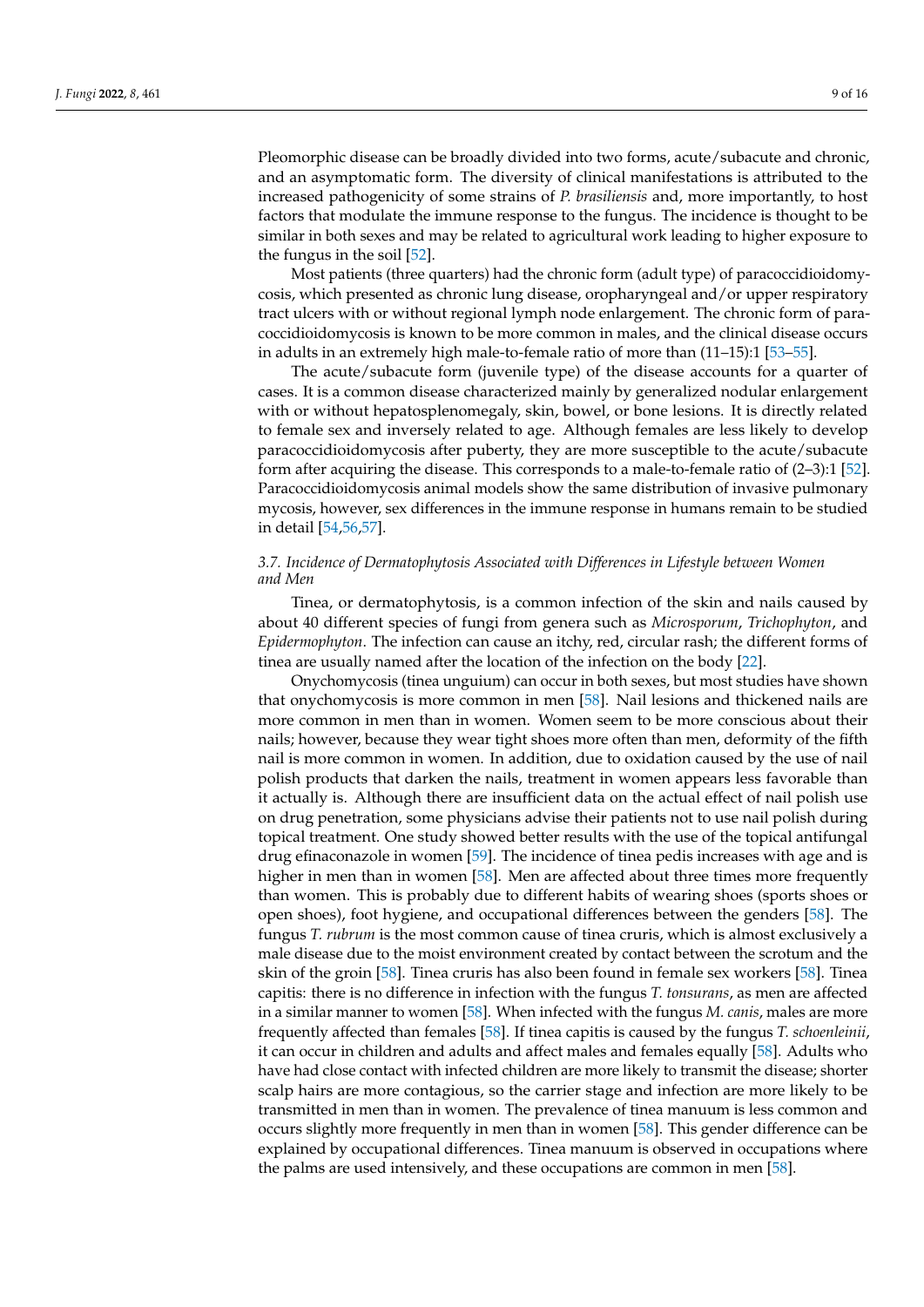#### *3.8. Incidence of Candidiasis in Relation to Life Circumstances*

Factors that favor colonization with *C. albicans* include various life circumstances (advanced age, high-carbohydrate diet, newborns, pregnancy, smoking, stress, and urban lifestyle), diseases (AIDS, *Clostridium difficile* infection, dental caries, dentures, inflammatory bowel disease, and primary sclerosing cholangitis), and xenobiotics (antibiotics, cancer treatment, H2 receptor blockers, immunosuppression, proton pump inhibitors, and oral contraception). After menopause, the likelihood of *C. albicans* colonization decreases [\[60\]](#page-14-13). Diabetes mellitus, immunosuppression, malignancy, pregnancy, renal insufficiency, and xerostomia are factors that promote oral candidiasis [\[58\]](#page-14-11). Some studies have shown that women with denture stomatitis, another form of chronic oral candidiasis, are more commonly affected than men [\[58\]](#page-14-11). Candida folliculitis is an infection of the hair follicles of the beard and mustache in men [\[58\]](#page-14-11). Frequent contact of hands with water is associated with paronychia and candida onychomycosis, which is more common in women [\[58\]](#page-14-11). Fungal infections of the mucous membranes associated with an inflammatory host response are very common and can severely affect the quality of life for many people. The second most common cause of vaginitis is candida vulvovaginitis, which affects three quarters of women of childbearing age at least once in their lifetime, while almost one in ten of them suffers from a recurrent event [\[58](#page-14-11)[,61\]](#page-14-14). Risk factors for candida vulvovaginitis are associated with elevated estrogen levels due to oral contraceptive use and pregnancy [\[58,](#page-14-11)[60,](#page-14-13)[62\]](#page-14-15). The vaginal bacterial microbiota also correlates with the menstrual cycle and sexual activity [\[63\]](#page-14-16). Candida balanitis is thought to be acquired through sexual contact with a partner who has candida vulvovaginitis [\[58\]](#page-14-11). Uncircumcised men have a higher incidence of balanitis. The risk factor for recurrent vulvovaginal candidiasis or onychomycosis may also be in genetics; the poorly expressed early-stop codon mutant in the β-glucan receptor dectin-1 did not mediate β-glucan binding and resulted in defective production of cytokines (interleukin-17, tumor necrosis factor, and interleukin-6) after stimulation with β-glucan or *C. albicans* [\[64\]](#page-14-17).

The fungus *C. albicans* contains an estrogen-binding protein with a high affinity for estradiol, which may act as a potential receptor for estrogen and promote a number of different processes [\[20\]](#page-13-0). Estrogen promotes the morphological transition to a hyphal form, which may increase the virulence of the fungus via NADPH oxidoreductase- or heat shock protein-90-related pathways. Estrogen enhances fungal drug resistance by upregulating the expression of *C. albicans* drug resistance genes or the transcription of phosphatidylinositol transfer protein 16 [\[65\]](#page-14-18). Estrogen also affects the intravaginally infected female host: On the one hand, estrogen affects the vaginal epithelium by causing increased glycogen production, epithelial remodeling, and increased adhesiveness (focal adhesion kinase is involved). On the other hand, estrogen affects the transepithelial migration of neutrophils (CD44, CD47, and Cxcl1 are involved) and the ability to kill neutrophils (heparan sulfate is involved). As a result, *C. albicans* can survive and attach to the vaginal mucosa much more easily [\[65,](#page-14-18)[66\]](#page-14-19).

#### **4. The Impact of the Sex of Participants in an Antifungal Trial**

Trial results obtained in single-sex studies are sometimes extrapolated to both sexes without thorough justification. This can result in large economic losses and unintended deaths. Between 1997 and 2000, the U.S. Food and Drug Administration removed 10 prescription drugs with serious adverse effects from the market. Eight of the ten drugs were associated with significant health risks for women, and the primary reason for this problem was a male bias in basic, preclinical, and clinical studies. To achieve accurate and reproducible results that apply to both men and women, sex should be considered as an important biological variable in basic and preclinical research. Adverse effects of these drugs on women only became known through post-marketing reports [\[30\]](#page-13-10). Sex influences cause of death and morbidity. Sex differences are found in diagnosis and treatment, epidemiology, pathophysiology, clinical manifestations, disease progression, and response to treatment. Genetic, epigenetic, and hormonal influences of biological sex affect physiology and disease; on the other hand, gender affects community, physician, and patient behavior in the healthcare system [\[67\]](#page-14-20).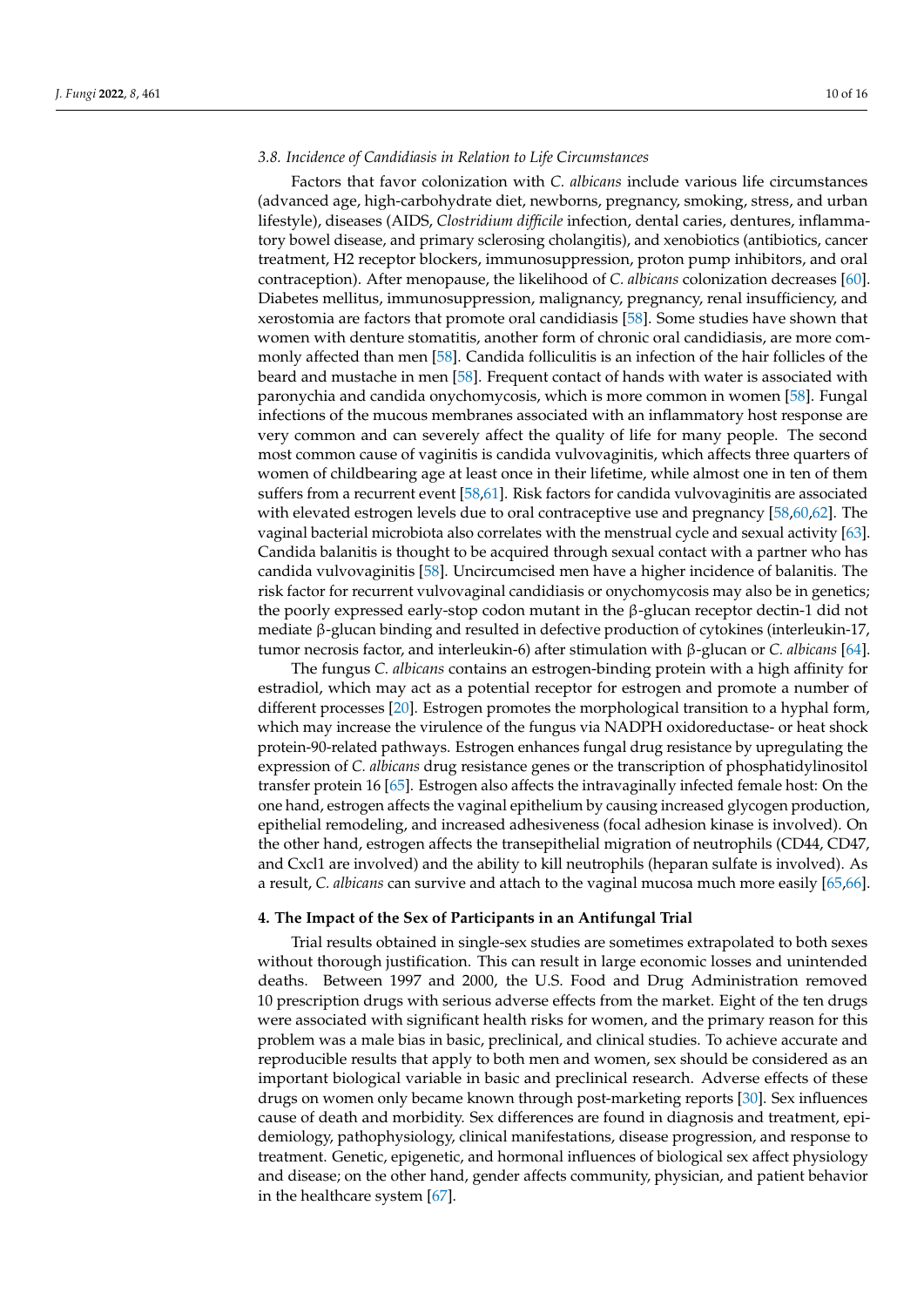# *How Can Sex Differences Be More Clearly Highlighted in Cell-Based Studies and Later Preclinical and Clinical Studies?*

Because different mechanisms between the sexes clearly have a profound impact on susceptibility, severity, and response to disease, the challenges of accounting for both sexes in infectious disease research must be addressed. The simplest step researchers can take is to specify the sex of the animals, cells, or cell culture models used [\[68\]](#page-14-21). Including sex as an important biological variable is essential to improve the accuracy and reproducibility of cell-based studies that provide fundamental information for subsequent preclinical and clinical trials. Funding agencies such as the European Commission, the Canadian Institutes of Health Research, and the U. S. National Institutes of Health seek to encourage researchers to consider sex not only in clinical research but also in basic and preclinical research [\[30\]](#page-13-10). The guidance SAGER emphasizes the need to distinguish between subjects by sex, to analyze results by sex, and to identify meaningful differences whenever possible, even if they were not initially expected [\[30\]](#page-13-10). The guidelines also include a series of questions to help authors prepare and review their work to determine whether they have adequately addressed sex/gender issues [\[69\]](#page-14-22).

In one of the journals, the authors of the paper examined cell sex disclosure in relevant articles published in 2018 in the same journal to compare the progress of cell sex disclosure in articles from the original 2013 analysis. The results show that cell sex disclosure has improved from a quarter of publications to half of publications in 2018 [\[70\]](#page-14-23). However, sex disclosure is still frequently omitted or there is a bias in favor of the male sex. Omission of sex is more common in cell lines than in primary cells. In addition, the results obtained are rarely analyzed by sex, even when both male and female cells were used in the experiments [\[70\]](#page-14-23). Suppliers in the cell market also ignore the sex of the cells: about one-sixth of human cell lines sold by three renowned cell suppliers (American Type Culture Collection, European Cell Culture Collection, and Japanese Research Biological Resources Collection) since 2014 are without sex determination. Animal cell lines lack sex determination more frequently than human cell lines and most primary and stem cells [\[71\]](#page-14-24).

#### **5. Antifungals and Fungicides and Known Resistance Mechanisms**

Four classes of antifungal agents are used to control fungal infections in humans (and animals): azoles, echinocandins, pyrimidine analogs, and polyenes. Azoles, which we also use as fungicides, interfere with the biosynthetic pathway of ergosterol. Echinocandins inhibit cell wall biosynthesis, pyrimidine analogs interfere with nucleic acid biosynthesis, and polyenes bind ergosterol [\[72\]](#page-14-25). In addition to azoles, the five major classes of plant protection fungicides include: morpholines, benzimidazoles, strobilurins, and succinate dehydrogenase inhibitors [\[72\]](#page-14-25). Morpholines inhibit two targets in the ergorsteol biosynthetic pathway, ∆14-reductase and ∆8-∆7-isomerase. Benzimidazoles disrupt the cytoskeleton by binding to β-tubulin and prevent microtubule formation. Strobilurins (QoI) and succinate dehydrogenase inhibitors (SDHI) inhibit the electron transfer chain of mitochondrial respiration, with the SDHI inhibitory complex II (succinate dehydrogenase) and the QoI inhibitory complex III. Anilinopyrimidines interfere with mitochondrial signaling pathways [\[72\]](#page-14-25).

Several resistance mechanisms to available antifungal agents have evolved in fungal pathogens. The resistance mechanisms that occur in fungal pathogens include: conformational changes in the target (i), increased expression of the target (ii), absence of the target (iii), increased pump exhaustion (iv), regulation of the stress response (v), and plasticity of the genome—aneuploidy or hypermutation (vi) and unknown mechanisms (vii) [\[72\]](#page-14-25). Of particular concern is the resistance of the pathogens *A. fumigatus*, *Candida albicans*, *C. auris*, *C. glabrata*, *Cryptococcus gattii*, and *C. neoformans* to azole agents. The maps of the occurrence of resistance of crop pathogens to azoles largely overlap with the maps of the occurrence of resistance of human and animal pathogens [\[72\]](#page-14-25). Three examples of antifungal activity, namely posaconazole, fluconazole, and emerging retinoids, are discussed below.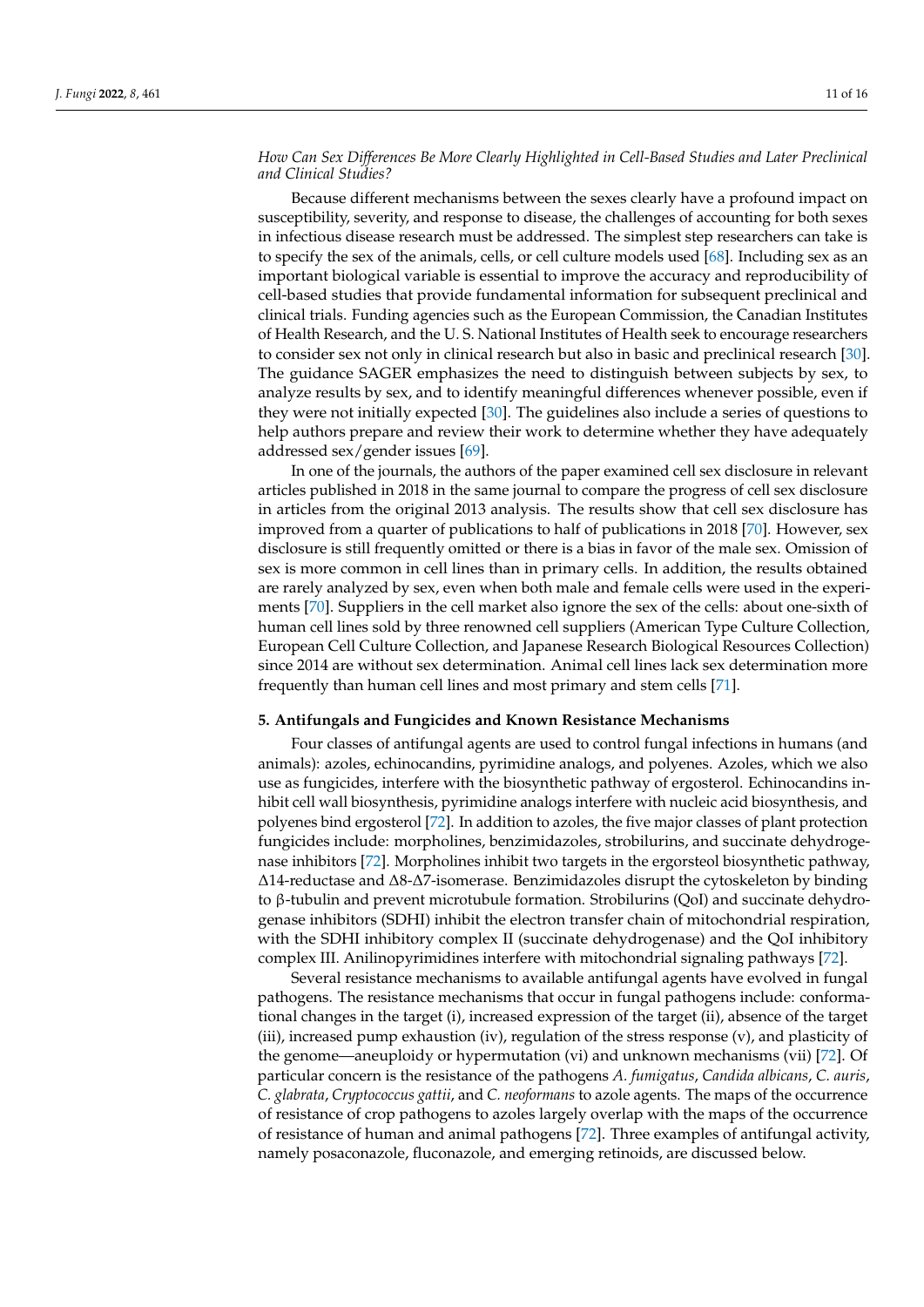### *5.1. Posaconazole Is Well Tolerated Regardless of Age, Sex, Race, or Ethnicity*

Posaconazole is a triazole antifungal agent used to treat invasive fungal infections and oropharyngeal candidiasis [\[73\]](#page-14-26). Two studies in healthy adults (over 18 years of age) investigated the effects of sex and age on the steady-state pharmacokinetics of posaconazole. Sex and age had no clinically relevant effects on the pharmacokinetics of posaconazole. Posaconazole is safe and well tolerated. In healthy adults, different dosing according to sex and age is not required [\[73\]](#page-14-26).

# *5.2. Fluconazole Stimulates Fungi to Reproduce Sexually*

Fungal infections are also commonly treated with fluconazole, which inhibits ergosterol synthesis in *Candida* [\[74\]](#page-14-27). Ergosterol corresponds to cholesterol in humans. The main mechanisms of fluconazole resistance have already been studied. The fungus can become resistant to fluconazole by a number of mechanisms. Highly resistant strains of *C. albicans* that cannot be treated with fluconazole usually use a combination of resistance mechanisms. Normally, *C. albicans* reproduces asexually by cell division. In the presence of fluconazole, the fungal cells can rapidly switch to sexual reproduction. In the offspring, the different resistance mechanisms are recombined, making the fungal population even less sensitive to fluconazole. Fluconazole not only allows selection of mutations leading to resistance, but can also lead to changes in the genome that make the normally asexual fungus "mating competent" [\[74\]](#page-14-27).

Comparison of isolated genomes of *C. auris* and other *Candida* species associated with global public health outbreaks identified genes associated with drug resistance and virulence, including extended families of transporters and lipases, or mutations and copy number differences in ERG11. Gene expression analysis identifies transporters and metabolic regulators specific to *C. auris*, as well as those in related species that may contribute to the specific response to antifungal drugs [\[27\]](#page-13-7).

#### *5.3. Retinoids in Fungal Infections*

Recently, however, it has been discovered that all-trans-retinoic acid has a direct fungistatic effect on fungi such as *C. albicans* and *A. fumigatus* [\[75\]](#page-14-28). All-trans-retinoic acid is an active metabolite of vitamin A with anti-inflammatory and immunoregulatory properties due to its ability to stimulate both innate and adaptive immunity, as well as its effects on proliferation, differentiation, and apoptosis in a variety of immune cells. The discovery of a direct fungistatic activity combined with the reported immunomodulatory properties makes all-trans retinoic acid an excellent candidate for new combined antifungal strategies for the treatment of systemic mycoses in immunocompromised and cancer patients [\[75\]](#page-14-28). In addition, determination of serum levels of all-trans-retinoic acid or vitamin A should be considered as a predictive marker for the development of fungal infections in psoriasis patients treated with interleukin-17 inhibitors [\[76\]](#page-15-0). Retinoids, either alone or in combination with currently available antifungal drugs, may be promising preventive or therapeutic antifungal agents to overcome the troubling drug resistance of pathogenic fungi [\[77\]](#page-15-1).

#### **6. Conclusions**

A particular mating type of some fungal pathogen species appears to be more frequently associated with some human infections; direct studies in humans to confirm this association are not ethically defensible. Parasexual and sexual reproduction of some fungi is an important mechanism for the development of resistance to antifungal drugs. Some antifungal drugs induce fungi to reproduce sexually. The sex of human hosts affects the incidence of some fungal infections because the immune response is sex-dependent; this needs further investigation in studies. Awareness of early detection and treatment of fungal infections also depends on gender; the general population needs to be better educated about fungal infections. Sex and age of participants in antifungal trials are critical for interpretation of results, but researchers should report the sex of model test cells (primary cells) or cell culture models and model animals as early as preclinical studies; some fund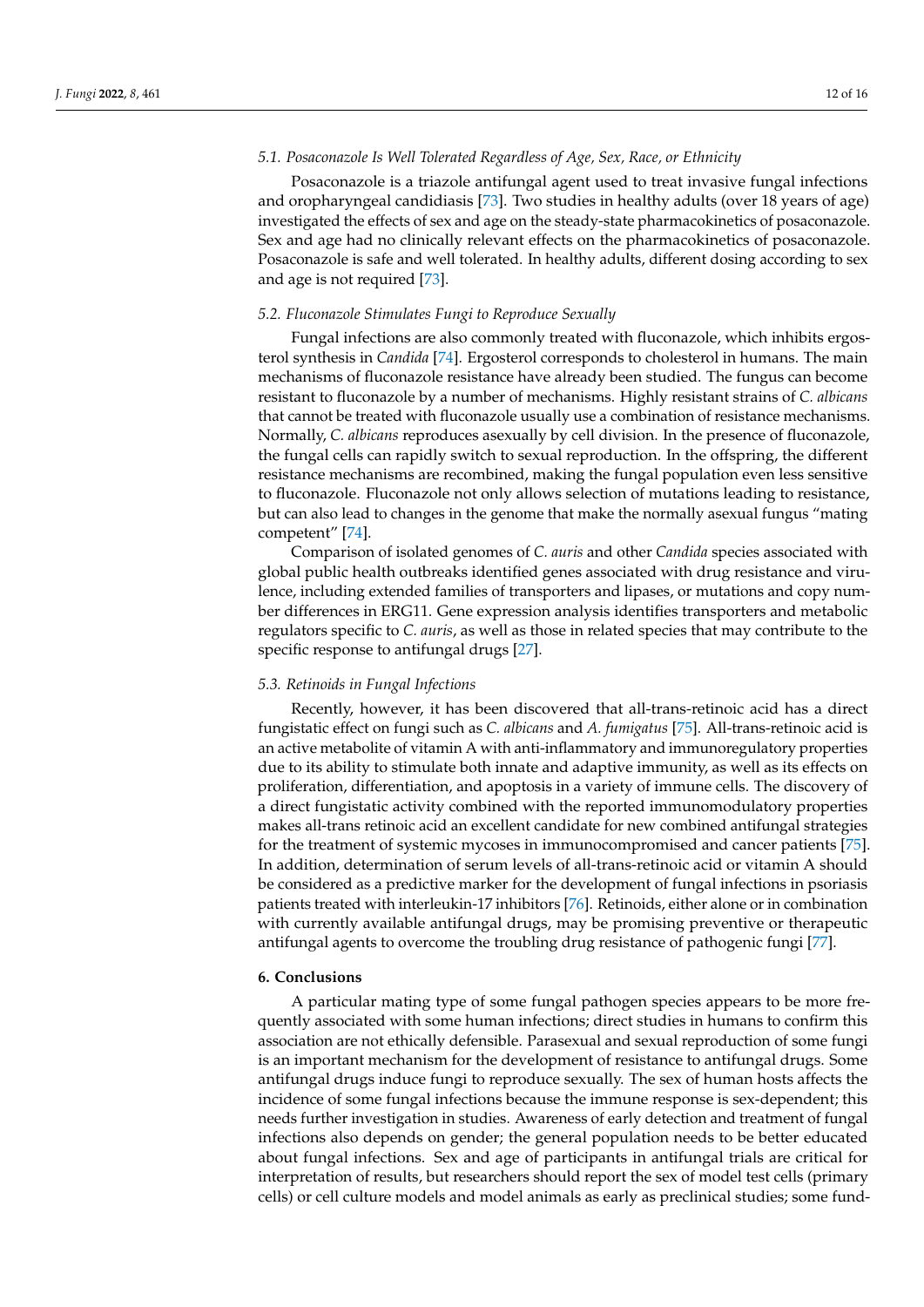ing agencies already require researchers to do so. The editorial policies of some journals, including this journal, follow the guidelines of SAGER, which require that subjects be disaggregated by sex, that results be analyzed by sex, and that meaningful differences be identified whenever possible, even if they were not initially expected; other journals should follow these guidelines as well. Globalization and climate change will exacerbate the challenges that fungal infections in humans already pose; we need more multidisciplinary approaches to address them.

**Funding:** This research was funded by the Slovenian Research Agency under grant number P1-0391.

**Institutional Review Board Statement:** Not applicable.

**Informed Consent Statement:** Not applicable.

**Acknowledgments:** The author thanks Mojca Dušica Zajc and Marta Klanjšek Gunde for their encouragement, Jovana Mihajlović Trbovc for discussion, and Maja Jamnik and Nejc Petrišič for careful reading of the manuscript. The aim of the H2020 project Plotina was to create conditions in which research organizations are able to develop, implement, and evaluate their gender equality plans that contribute to such changes in the working environment that women and men have equal opportunities to realize their potential, goals, and needs in research and science. The final conference of the project, entitled "ReGendering Science—For an inclusive research environment", was held on 27–28 January 2020 at University Alma Mater Studiorum in Bologna. One of the sections of the conference was entitled "Incorporating gender variables or gender in research". The traditional conference of the Commission for Equal Opportunities in Science was held on 9 March 2020, at the Research Center of the Slovenian Academy of Sciences and Arts in Ljubljana, at the initiative of ACTCoP and SRIP Health Medicine, on "The Overlooked Dimensions of Gender in Scientific Research".

**Conflicts of Interest:** The author declares no conflict of interest.

# **References**

- <span id="page-12-0"></span>1. Meyer, V.; Andersen, M.R.; Brakhage, A.A.; Braus, G.H.; Caddick, M.X.; Cairns, T.C.; de Vries, R.P.; Haarmann, T.; Hansen, K.; Hertz-Fowler, C.; et al. Current challenges of research on filamentous fungi in relation to human welfare and a sustainable bio-economy: A white paper. *Fungal Biol. Biotechnol.* **2016**, *3*, 6. [\[CrossRef\]](http://doi.org/10.1186/s40694-016-0024-8) [\[PubMed\]](http://www.ncbi.nlm.nih.gov/pubmed/28955465)
- <span id="page-12-1"></span>2. Meyer, V.; Basenko, E.Y.; Benz, J.P.; Braus, G.H.; Caddick, M.X.; Csukai, M.; de Vries, R.P.; Endy, D.; Frisvad, J.C.; Gunde-Cimerman, N.; et al. Growing a circular economy with fungal biotechnology: A white paper. *Fungal Biol. Biotechnol.* **2020**, *7*, 5. [\[CrossRef\]](http://doi.org/10.1186/s40694-020-00095-z) [\[PubMed\]](http://www.ncbi.nlm.nih.gov/pubmed/32280481)
- <span id="page-12-2"></span>3. Butler, G. Fungal Sex and Pathogenesis. *Clin. Microbiol. Rev.* **2010**, *23*, 140–159. [\[CrossRef\]](http://doi.org/10.1128/CMR.00053-09) [\[PubMed\]](http://www.ncbi.nlm.nih.gov/pubmed/20065328)
- <span id="page-12-3"></span>4. Kohler, J.R.; Casadevall, A.; Perfect, J. The Spectrum of Fungi That Infects Humans. *Cold Spring Harb. Perspect. Med.* **2015**, *5*, a019273. [\[CrossRef\]](http://doi.org/10.1101/cshperspect.a019273)
- <span id="page-12-4"></span>5. Westman, J.; Hube, B.; Fairn, G.D. Integrity under stress: Host membrane remodelling and damage by fungal pathogens. *Cell. Microbiol.* **2019**, *21*, e13016. [\[CrossRef\]](http://doi.org/10.1111/cmi.13016)
- <span id="page-12-5"></span>6. Drott, M.T. Sex and self defense. *Elife* **2021**, *10*, e73723. [\[CrossRef\]](http://doi.org/10.7554/eLife.73723)
- <span id="page-12-6"></span>7. The Annual Event of the Commission for Equal Opportunities in Science: The Ovelooked Dimensions of Gender in Scientific Research. Available online: <https://www.gov.si/dogodki/2020-03-09-posvet-komisije-za-enake-moznosti-na-podrocju-znanosti/> (accessed on 7 April 2022).
- <span id="page-12-7"></span>8. Galea, L.A.M.; Choleris, E.; Albert, A.Y.K.; McCarthy, M.M.; Sohrabji, F. The promises and pitfalls of sex difference research. *Front. Neuroendocrinol.* **2020**, *56*, 100817. [\[CrossRef\]](http://doi.org/10.1016/j.yfrne.2019.100817)
- <span id="page-12-8"></span>9. Tannenbaum, C.; Ellis, R.P.; Eyssel, F.; Zou, J.; Schiebinger, L. Sex and gender analysis improves science and engineering. *Nature* **2019**, *575*, 137–146. [\[CrossRef\]](http://doi.org/10.1038/s41586-019-1657-6)
- <span id="page-12-9"></span>10. Plotina Project: ReGendering Science—For an Inclusive Research Environment. Incorporating Gender Variables or Gender in Research. Available online: <https://www.plotina.eu/plotina-final-conference/> (accessed on 7 April 2022).
- <span id="page-12-10"></span>11. Ene, I.V.; Bennett, R.J. The cryptic sexual strategies of human fungal pathogens. *Nat. Rev. Microbiol.* **2014**, *12*, 239–251. [\[CrossRef\]](http://doi.org/10.1038/nrmicro3236)
- <span id="page-12-12"></span>12. Heitman, J.; Carter, D.A.; Dyer, P.S.; Soll, D.R. Sexual Reproduction of Human Fungal Pathogens. *Cold Spring Harb. Perspect. Med.* **2014**, *4*, a019281. [\[CrossRef\]](http://doi.org/10.1101/cshperspect.a019281)
- <span id="page-12-11"></span>13. Heitman, J.; Sun, S.; James, T.Y. Evolution of fungal sexual reproduction. *Mycologia* **2013**, *105*, 1–27. [\[CrossRef\]](http://doi.org/10.3852/12-253) [\[PubMed\]](http://www.ncbi.nlm.nih.gov/pubmed/23099518)
- <span id="page-12-13"></span>14. Latgé, J.-P. *Aspergillus fumigatus* and Aspergillosis. *Clin. Microbiol. Rev.* **1999**, *12*, 310–350. [\[CrossRef\]](http://doi.org/10.1128/CMR.12.2.310) [\[PubMed\]](http://www.ncbi.nlm.nih.gov/pubmed/10194462)
- 15. Latgé, J.-P. The pathobiology of *Aspergillus fumigatus*. *Trends Microbiol.* **2001**, *9*, 382–389. [\[CrossRef\]](http://doi.org/10.1016/S0966-842X(01)02104-7)
- 16. Brakhage, A.A.; Langfelder, K. Menacing Mold: The Molecular Biology of *Aspergillus fumigatus*. *Annu. Rev. Microbiol.* **2002**, *56*, 433–455. [\[CrossRef\]](http://doi.org/10.1146/annurev.micro.56.012302.160625) [\[PubMed\]](http://www.ncbi.nlm.nih.gov/pubmed/12142473)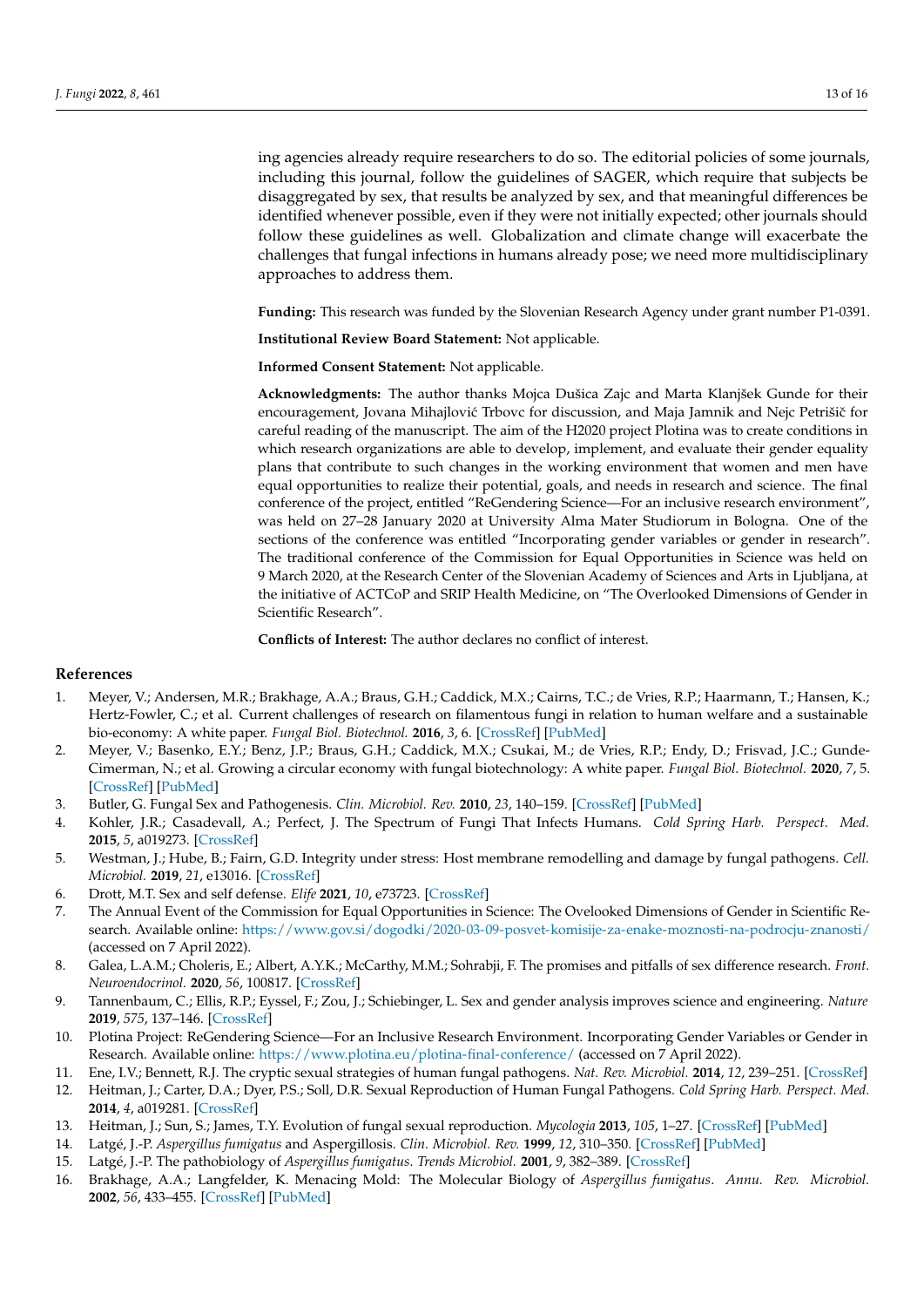- 17. Dagenais, T.R.T.; Keller, N.P. Pathogenesis of *Aspergillus fumigatus* in Invasive Aspergillosis. *Clin. Microbiol. Rev.* **2009**, *22*, 447–465. [\[CrossRef\]](http://doi.org/10.1128/CMR.00055-08) [\[PubMed\]](http://www.ncbi.nlm.nih.gov/pubmed/19597008)
- 18. Tekaia, F.; Latgé, J.-P. *Aspergillus fumigatus*: Saprophyte or pathogen? *Curr. Opin. Microbiol.* **2005**, *8*, 385–392. [\[CrossRef\]](http://doi.org/10.1016/j.mib.2005.06.017) [\[PubMed\]](http://www.ncbi.nlm.nih.gov/pubmed/16019255)
- 19. Hohl, T.M.; Feldmesser, M. *Aspergillus fumigatus*: Principles of Pathogenesis and Host Defense. *Eukaryot. Cell* **2007**, *6*, 1953–1963. [\[CrossRef\]](http://doi.org/10.1128/EC.00274-07)
- <span id="page-13-0"></span>20. Abad, A.; Victoria Fernández-Molina, J.; Bikandi, J.; Ramírez, A.; Margareto, J.; Sendino, J.; Luis Hernando, F.; Pontón, J.; Garaizar, J.; Rementeria, A. What makes *Aspergillus fumigatus* a successful pathogen? Genes and molecules involved in invasive aspergillosis. *Rev. Iberoam. Micol.* **2010**, *27*, 155–182. [\[CrossRef\]](http://doi.org/10.1016/j.riam.2010.10.003)
- <span id="page-13-1"></span>21. Kwon-Chung, K.J.; Sugui, J.A. *Aspergillus fumigatus*—What Makes the Species a Ubiquitous Human Fungal Pathogen? *PLoS Pathog.* **2013**, *9*, e1003743. [\[CrossRef\]](http://doi.org/10.1371/journal.ppat.1003743)
- <span id="page-13-2"></span>22. Centers for Disease Control and Prevention. Available online: <https://www.cdc.gov/fungal/diseases/index.html> (accessed on 19 December 2019).
- <span id="page-13-3"></span>23. Losada, L.; Sugui, J.A.; Eckhaus, M.A.; Chang, Y.C.; Mounaud, S.; Figat, A.; Joardar, V.; Pakala, S.B.; Pakala, S.; Venepally, P.; et al. Genetic Analysis Using an Isogenic Mating Pair of *Aspergillus fumigatus* Identifies Azole Resistance Genes and Lack of MAT Locus's Role in Virulence. *PLoS Pathog.* **2015**, *11*, e1004834. [\[CrossRef\]](http://doi.org/10.1371/journal.ppat.1004834)
- <span id="page-13-4"></span>24. Rhodes, J.; Fisher, M.C. Global epidemiology of emerging *Candida auris*. *Curr. Opin. Microbiol.* **2019**, *52*, 84–89. [\[CrossRef\]](http://doi.org/10.1016/j.mib.2019.05.008) [\[PubMed\]](http://www.ncbi.nlm.nih.gov/pubmed/31279224)
- <span id="page-13-5"></span>25. Jackson, B.R.; Chow, N.; Forsberg, K.; Litvintseva, A.P.; Lockhart, S.R.; Welsh, R.; Vallabhaneni, S.; Chiller, T. On the Origins of a Species: What Might Explain the Rise of *Candida auris*? *J. Fungi* **2019**, *5*, 58. [\[CrossRef\]](http://doi.org/10.3390/jof5030058) [\[PubMed\]](http://www.ncbi.nlm.nih.gov/pubmed/31284576)
- <span id="page-13-6"></span>26. Ross, Z.K.; Lorenz, A. Is *Candida auris* sexual? *PLoS Pathog.* **2020**, *16*, e1009094. [\[CrossRef\]](http://doi.org/10.1371/journal.ppat.1009094)
- <span id="page-13-7"></span>27. Muñoz, J.F.; Gade, L.; Chow, N.A.; Loparev, V.N.; Juieng, P.; Berkow, E.L.; Farrer, R.A.; Litvintseva, A.P.; Cuomo, C.A. Genomic insights into multidrug-resistance, mating and virulence in *Candida auris* and related emerging species. *Nat. Commun.* **2018**, *9*, 5346. [\[CrossRef\]](http://doi.org/10.1038/s41467-018-07779-6) [\[PubMed\]](http://www.ncbi.nlm.nih.gov/pubmed/30559369)
- <span id="page-13-8"></span>28. Deegan, D.F.; Engel, N. Sexual Dimorphism in the Age of Genomics: How, When, Where. *Front. Cell Dev. Biol.* **2019**, *7*, 186. [\[CrossRef\]](http://doi.org/10.3389/fcell.2019.00186) [\[PubMed\]](http://www.ncbi.nlm.nih.gov/pubmed/31552249)
- <span id="page-13-9"></span>29. Boerner, K.E.; Chambers, C.T.; Gahagan, J.; Keogh, E.; Fillingim, R.B.; Mogil, J.S. Conceptual complexity of gender and its relevance to pain. *Pain* **2018**, *159*, 2137–2141. [\[CrossRef\]](http://doi.org/10.1097/j.pain.0000000000001275)
- <span id="page-13-10"></span>30. Lee, S.K. Sex as an important biological variable in biomedical research. *BMB Rep.* **2018**, *51*, 167–173. [\[CrossRef\]](http://doi.org/10.5483/BMBRep.2018.51.4.034)
- <span id="page-13-11"></span>31. Benedict, K.; Molinari, N.A.M.; Jackson, B.R. Public Awareness of Invasive Fungal Diseases—United States, 2019. *MMWR Morb. Mortal. Wkly. Rep.* **2020**, *69*, 1343–1346. [\[CrossRef\]](http://doi.org/10.15585/mmwr.mm6938a2)
- <span id="page-13-12"></span>32. Seagle, E.E.; Williams, S.L.; Chiller, T.M. Recent Trends in the Epidemiology of Fungal Infections. *Infect. Dis. Clin. N. Am.* **2021**, *35*, 237–260. [\[CrossRef\]](http://doi.org/10.1016/j.idc.2021.03.001)
- <span id="page-13-13"></span>33. Köhler, J.R.; Hube, B.; Puccia, R.; Casadevall, A.; Perfect, J.R. Fungi that Infect Humans. *Microbiol. Spectr.* **2017**, *5*, 813–843. [\[CrossRef\]](http://doi.org/10.1128/microbiolspec.FUNK-0014-2016)
- <span id="page-13-14"></span>34. Friedman, D.Z.; Schwartz, I.S. Emerging Fungal Infections: New Patients, New Patterns, and New Pathogens. *J. Fungi* **2019**, *5*, 67. [\[CrossRef\]](http://doi.org/10.3390/jof5030067)
- <span id="page-13-15"></span>35. Klein, S.L.; Flanagan, K.L. Sex differences in immune responses. *Nat. Rev. Immunol.* **2016**, *16*, 626–638. [\[CrossRef\]](http://doi.org/10.1038/nri.2016.90)
- <span id="page-13-16"></span>36. Alvergne, A.; Högqvist Tabor, V. Is Female Health Cyclical? Evolutionary Perspectives on Menstruation. *Trends Ecol. Evol.* **2018**, *33*, 399–414. [\[CrossRef\]](http://doi.org/10.1016/j.tree.2018.03.006)
- <span id="page-13-17"></span>37. Giefing-Kröll, C.; Berger, P.; Lepperdinger, G.; Grubeck-Loebenstein, B. How sex and age affect immune responses, susceptibility to infections, and response to vaccination. *Aging Cell* **2015**, *14*, 309–321. [\[CrossRef\]](http://doi.org/10.1111/acel.12326)
- <span id="page-13-18"></span>38. vom Steeg, L.G.; Klein, S.L. SeXX Matters in Infectious Disease Pathogenesis. *PLoS Pathog.* **2016**, *12*, e1005374. [\[CrossRef\]](http://doi.org/10.1371/journal.ppat.1005374)
- <span id="page-13-19"></span>39. Gay, L.; Melenotte, C.; Lakbar, I.; Mezouar, S.; Devaux, C.; Raoult, D.; Bendiane, M.-K.; Leone, M.; Mège, J.-L. Sexual Dimorphism and Gender in Infectious Diseases. *Front. Immunol.* **2021**, *12*, 698121. [\[CrossRef\]](http://doi.org/10.3389/fimmu.2021.698121)
- <span id="page-13-20"></span>40. Silveyra, P.; Fuentes, N.; Rodriguez Bauza, D.E. Sex and Gender Differences in Lung Disease. In *Lung Inflammation in Health and Disease*; Springer: Cham, Switzerland, 2021; Volume II, pp. 227–258.
- <span id="page-13-21"></span>41. Sun, K.-S.; Tsai, C.-F.; Chen, S.C.-C.; Chen, Y.-Y.; Huang, W.-C. Galactomannan Testing and the Incidence of Invasive Pulmonary Aspergillosis: A 10-Year Nationwide Population-Based Study in Taiwan. *PLoS ONE* **2016**, *11*, e0149964. [\[CrossRef\]](http://doi.org/10.1371/journal.pone.0149964)
- <span id="page-13-22"></span>42. Apostolopoulou, A.; Esquer Garrigos, Z.; Vijayvargiya, P.; Lerner, A.H.; Farmakiotis, D. Invasive Pulmonary Aspergillosis in Patients with SARS-CoV-2 Infection: A Systematic Review of the Literature. *Diagnostics* **2020**, *10*, 807. [\[CrossRef\]](http://doi.org/10.3390/diagnostics10100807)
- <span id="page-13-23"></span>43. Dellière, S.; Dudoignon, E.; Fodil, S.; Voicu, S.; Collet, M.; Oillic, P.-A.; Salmona, M.; Dépret, F.; Ghelfenstein-Ferreira, T.; Plaud, B.; et al. Risk factors associated with COVID-19-associated pulmonary aspergillosis in ICU patients: A French multicentric retrospective cohort. *Clin. Microbiol. Infect.* **2021**, *27*, 790.e1–790.e5. [\[CrossRef\]](http://doi.org/10.1016/j.cmi.2020.12.005)
- <span id="page-13-24"></span>44. Duan, Y.; Ou, X.; Chen, Y.; Liang, B.; Ou, X. Severe Influenza With Invasive Pulmonary Aspergillosis in Immunocompetent Hosts: A Retrospective Cohort Study. *Front. Med.* **2021**, *7*, 1115. [\[CrossRef\]](http://doi.org/10.3389/fmed.2020.602732)
- <span id="page-13-25"></span>45. Jhun, B.W.; Jung, W.J.; Hwang, N.Y.; Park, H.Y.; Jeon, K.; Kang, E.-S.; Koh, W.-J. Risk factors for the development of chronic pulmonary aspergillosis in patients with nontuberculous mycobacterial lung disease. *PLoS ONE* **2017**, *12*, e0188716. [\[CrossRef\]](http://doi.org/10.1371/journal.pone.0188716)
- <span id="page-13-26"></span>46. Jain, A.K.; Puri, M.; Tayal, D.; Singhal, R.; Sarin, R. Prevalence of allergic bronchopulmonary aspergillosis in asthmatic patients: A prospective institutional study. *Indian J. Tuberc.* **2018**, *65*, 285–289. [\[CrossRef\]](http://doi.org/10.1016/j.ijtb.2018.04.007)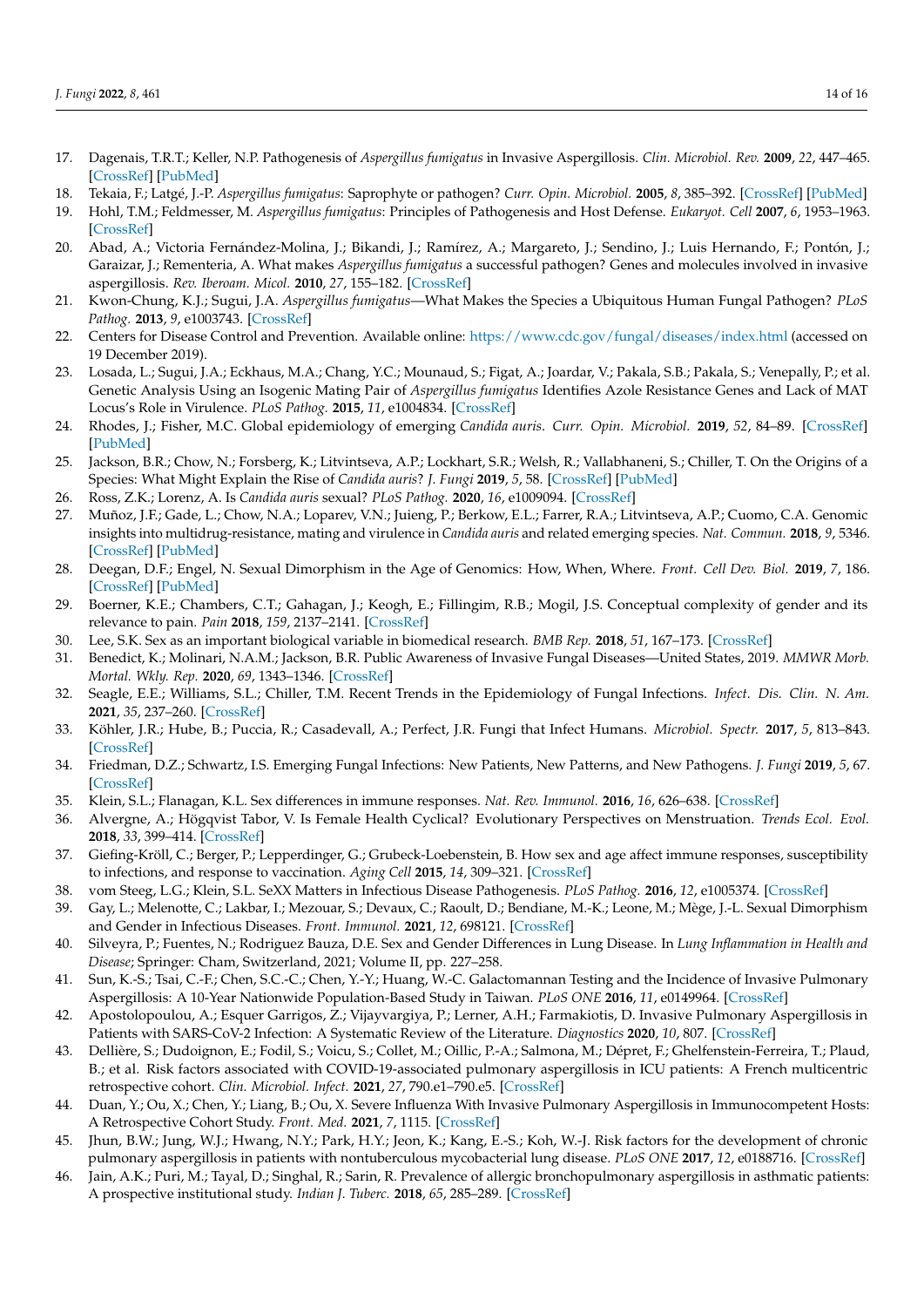- <span id="page-14-0"></span>47. Grehn, C.; Eschenhagen, P.; Temming, S.; Düesberg, U.; Neumann, K.; Schwarz, C. Urban Life as Risk Factor for Aspergillosis. *Front. Cell. Infect. Microbiol.* **2020**, *10*, 681. [\[CrossRef\]](http://doi.org/10.3389/fcimb.2020.601834)
- <span id="page-14-1"></span>48. Thomas, A.; Jackson, D.J.; Tisler, C.J.; Rajamanickam, V.; Gangnon, R.E.; Lemanske, R.F. Sex-related Differences in Atopic Phenotype Expression and Immune Responses in Childhood. *J. Allergy Clin. Immunol.* **2012**, *129*, AB6. [\[CrossRef\]](http://doi.org/10.1016/j.jaci.2011.12.884)
- <span id="page-14-2"></span>49. Guess, T.; Rosen, J.; McClelland, E. An Overview of Sex Bias in *C. neoformans* Infections. *J. Fungi* **2018**, *4*, 49. [\[CrossRef\]](http://doi.org/10.3390/jof4020049)
- <span id="page-14-3"></span>50. Casadevall, A.; Perfect, J.R. *Cryptococcus Neoformans*; ASM Press: Washington, DC, USA, 1998; Volume 595.
- <span id="page-14-4"></span>51. van den Berg, M.C.W.; Woerlee, J.Z.; Ma, H.; May, R.C. Sex-Dependent Resistance to the Pathogenic Fungus Cryptococcus neoformans. *Genetics* **2006**, *173*, 677–683. [\[CrossRef\]](http://doi.org/10.1534/genetics.106.056093)
- <span id="page-14-5"></span>52. Bellissimo-Rodrigues, F.; Bollela, V.R.; Da Fonseca, B.A.L.; Martinez, R. Endemic paracoccidioidomycosis: Relationship between clinical presentation and patients' demographic features. *Med. Mycol.* **2013**, *51*, 313–318. [\[CrossRef\]](http://doi.org/10.3109/13693786.2012.714529)
- <span id="page-14-6"></span>53. Restrepo, A.; Gómez, B.L.; Tobón, A. Paracoccidioidomycosis: Latin America's Own Fungal Disorder. *Curr. Fungal Infect. Rep.* **2012**, *6*, 303–311. [\[CrossRef\]](http://doi.org/10.1007/s12281-012-0114-x)
- <span id="page-14-8"></span>54. Bernin, H.; Lotter, H. Sex Bias in the Outcome of Human Tropical Infectious Diseases: Influence of Steroid Hormones. *J. Infect. Dis.* **2014**, *209*, S107–S113. [\[CrossRef\]](http://doi.org/10.1093/infdis/jit610)
- <span id="page-14-7"></span>55. Blotta, M.H.; Mamoni, R.L.; Oliveira, S.J.; Nouer, S.A.; Papaiordanou, P.M.; Goveia, A.; Camargo, Z.P.D. Endemic regions of paracoccidioidomycosis in Brazil: A clinical and epidemiologic study of 584 cases in the southeast region. The American journal of tropical medicine and hygiene. *Am. J. Trop. Med. Hyg.* **1999**, *61*, 390–394. [\[CrossRef\]](http://doi.org/10.4269/ajtmh.1999.61.390)
- <span id="page-14-9"></span>56. de Castro, L.F.; Ferreira, M.C.; da Silva, R.M.; de Souza Lima Blotta, M.H.; Longhi, L.N.A.; Mamoni, R.L. Characterization of the immune response in human paracoccidioidomycosis. *J. Infect.* **2013**, *67*, 470–485. [\[CrossRef\]](http://doi.org/10.1016/j.jinf.2013.07.019)
- <span id="page-14-10"></span>57. Pinzan, C.F.; Ruas, L.P.; Casabona-Fortunato, A.S.; Carvalho, F.C.; Roque-Barreira, M.-C. Immunological Basis for the Gender Differences in Murine Paracoccidioides brasiliensis Infection. *PLoS ONE* **2010**, *5*, e10757. [\[CrossRef\]](http://doi.org/10.1371/journal.pone.0010757)
- <span id="page-14-11"></span>58. Shemer, A.; Babaev, M. Fungal Infections (Onychomycosis, Tinea Pedis, Tinea Cruris, Tinea Capitis, Tinea Manuum, Tinea Corporis, different *Candida* Infections, and Pityriasis Versicolor) and Mycological Laboratory Analyses. In *Gender and Dermatology*; Springer International Publishing: Cham, Switzerland, 2018; pp. 235–242.
- <span id="page-14-12"></span>59. Rosen, T. Evaluation of gender as a clinically relevant outcome variable in the treatment of onychomycosis with efinaconazole topical solution 10. *Cutis* **2015**, *96*, 197–201.
- <span id="page-14-13"></span>60. D'enfert, C.; Kaune, A.-K.; Alaban, L.-R.; Chakraborty, S.; Cole, N.; Delavy, M.; Kosmala, D.; Marsaux, B.; Fróis-Martins, R.; Morelli, M.; et al. The impact of the Fungus-Host-Microbiota interplay upon *Candida albicans* infections: Current knowledge and new perspectives. *FEMS Microbiol. Rev.* **2021**, *45*, fuaa060. [\[CrossRef\]](http://doi.org/10.1093/femsre/fuaa060)
- <span id="page-14-14"></span>61. Sobel, J.D. Vulvovaginal candidosis. *Lancet* **2007**, *369*, 1961–1971. [\[CrossRef\]](http://doi.org/10.1016/S0140-6736(07)60917-9)
- <span id="page-14-15"></span>62. Foxman, B.; Muraglia, R.; Dietz, J.-P.; Sobel, J.D.; Wagner, J. Prevalence of Recurrent Vulvovaginal Candidiasis in 5 European Countries and the United States. *J. Low. Genit. Tract. Dis.* **2013**, *17*, 340–345. [\[CrossRef\]](http://doi.org/10.1097/LGT.0b013e318273e8cf)
- <span id="page-14-16"></span>63. Gajer, P.; Brotman, R.M.; Bai, G.; Sakamoto, J.; Schütte, U.M.E.; Zhong, X.; Koenig, S.S.K.; Fu, L.; Ma, Z.; Zhou, X.; et al. Temporal Dynamics of the Human Vaginal Microbiota. *Sci. Transl. Med.* **2012**, *4*, 132ra52. [\[CrossRef\]](http://doi.org/10.1126/scitranslmed.3003605)
- <span id="page-14-17"></span>64. Ferwerda, B.; Ferwerda, G.; Plantinga, T.S.; Willment, J.A.; van Spriel, A.B.; Venselaar, H.; Elbers, C.C.; Johnson, M.D.; Cambi, A.; Huysamen, C.; et al. Human Dectin-1 Deficiency and Mucocutaneous Fungal Infections. *N. Engl. J. Med.* **2009**, *361*, 1760–1767. [\[CrossRef\]](http://doi.org/10.1056/NEJMoa0901053)
- <span id="page-14-18"></span>65. He, Y.; Tang, R.; Deng, J.; Cai, T.; He, P.; Wu, J.; Cao, Y. Effects of oestrogen on vulvovaginal candidosis. *Mycoses* **2021**, *65*, 4–12. [\[CrossRef\]](http://doi.org/10.1111/myc.13385)
- <span id="page-14-19"></span>66. Al-Janabi, A.A.H.S.; Jawad, R.K.M. Estrogen on *Candida* spp. of the Vagina: Is there any effect? *Int. J. Med. Rev.* **2021**, *8*, 134–139.
- <span id="page-14-20"></span>67. Mauvais-Jarvis, F.; Bairey Merz, N.; Barnes, P.J.; Brinton, R.D.; Carrero, J.-J.; DeMeo, D.L.; De Vries, G.J.; Epperson, C.N.; Govindan, R.; Klein, S.L.; et al. Sex and gender: Modifiers of health, disease, and medicine. *Lancet* **2020**, *396*, 565–582. [\[CrossRef\]](http://doi.org/10.1016/S0140-6736(20)31561-0)
- <span id="page-14-21"></span>68. Ingersoll, M.A. Sex differences shape the response to infectious diseases. *PLoS Pathog.* **2017**, *13*, e1006688. [\[CrossRef\]](http://doi.org/10.1371/journal.ppat.1006688) [\[PubMed\]](http://www.ncbi.nlm.nih.gov/pubmed/29284060)
- <span id="page-14-22"></span>69. Heidari, S.; Babor, T.F.; De Castro, P.; Tort, S.; Curno, M. Sex and Gender Equity in Research: Rationale for the SAGER guidelines and recommended use. *Res. Integr. Peer Rev.* **2016**, *1*, 2. [\[CrossRef\]](http://doi.org/10.1186/s41073-016-0007-6) [\[PubMed\]](http://www.ncbi.nlm.nih.gov/pubmed/29451543)
- <span id="page-14-23"></span>70. Kim, J.Y.; Min, K.; Paik, H.Y.; Lee, S.K. Sex omission and male bias are still widespread in cell experiments. *Am. J. Physiol. Cell Physiol.* **2021**, *320*, C742–C749. [\[CrossRef\]](http://doi.org/10.1152/ajpcell.00358.2020)
- <span id="page-14-24"></span>71. Park, M.-N.; Park, J.H.; Paik, H.Y.; Lee, S.K. Insufficient sex description of cells supplied by commercial vendors. *Am. J. Physiol. Cell Physiol.* **2015**, *308*, C578–C580. [\[CrossRef\]](http://doi.org/10.1152/ajpcell.00396.2014)
- <span id="page-14-25"></span>72. Fisher, M.C.; Hawkins, N.J.; Sanglard, D.; Gurr, S.J. Worldwide emergence of resistance to antifungal drugs challenges human health and food security. *Science* **2018**, *360*, 739–742. [\[CrossRef\]](http://doi.org/10.1126/science.aap7999)
- <span id="page-14-26"></span>73. Sansone-Parsons, A.; Krishna, G.; Simon, J.; Soni, P.; Kantesaria, B.; Herron, J.; Stoltz, R. Effects of Age, Gender, and Race/Ethnicity on the Pharmacokinetics of Posaconazole in Healthy Volunteers. *Antimicrob. Agents Chemother.* **2007**, *51*, 495–502. [\[CrossRef\]](http://doi.org/10.1128/AAC.00472-06)
- <span id="page-14-27"></span>74. Popp, C.; Ramírez-Zavala, B.; Schwanfelder, S.; Krüger, I.; Morschhäuser, J. Evolution of Fluconazole-Resistant Candida albicans Strains by Drug-Induced Mating Competence and Parasexual Recombination. *MBio* **2019**, *10*, e02740-18. [\[CrossRef\]](http://doi.org/10.1128/mBio.02740-18)
- <span id="page-14-28"></span>75. Campione, E.; Marino, D.; Orlandi, A.; Gaziano, R. Fungistatic activity of all-trans retinoic acid against *Aspergillus fumigatus* and Candida albicans. *Drug Des. Devel. Ther.* **2016**, *10*, 1551. [\[CrossRef\]](http://doi.org/10.2147/DDDT.S93985)